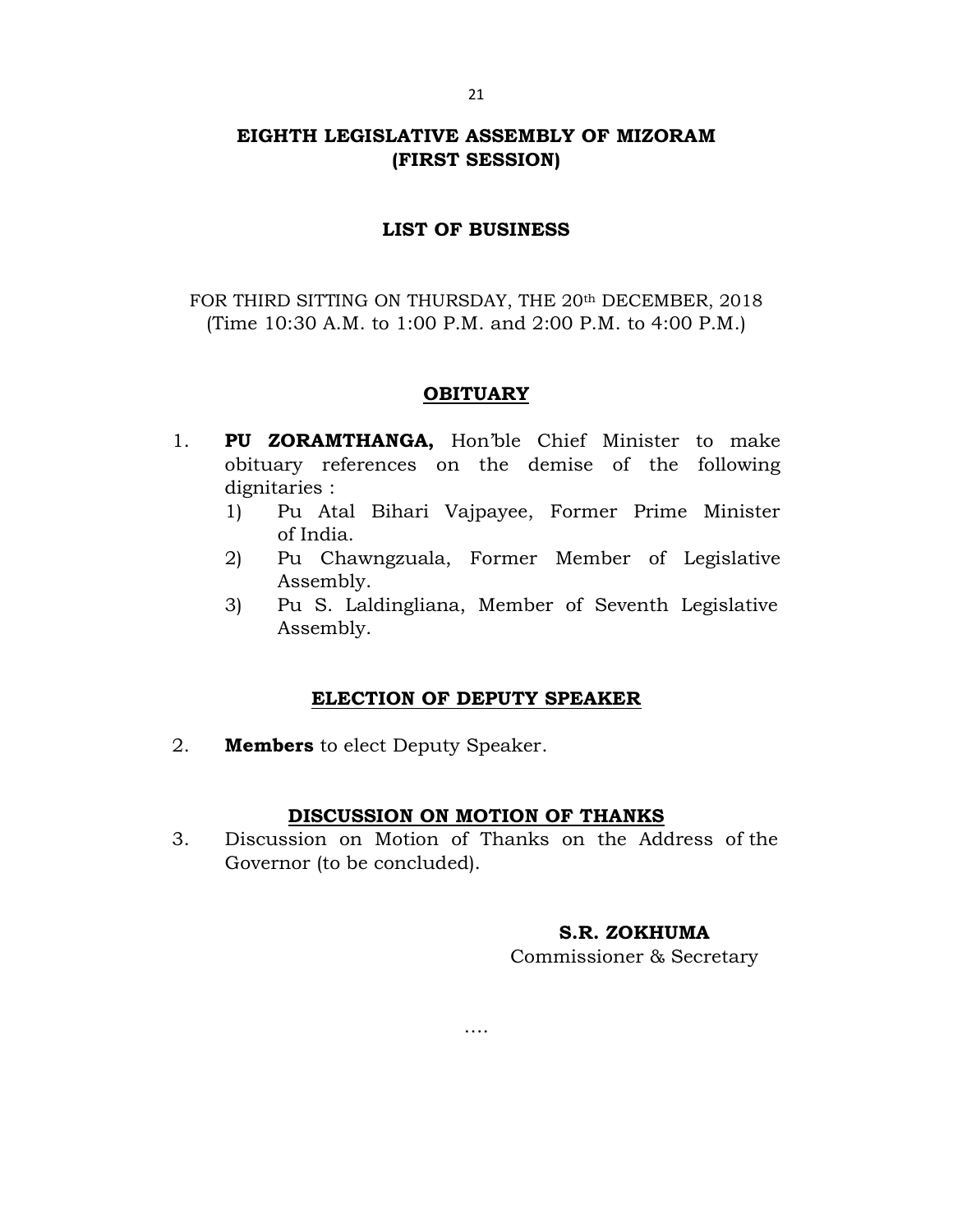**SPEAKER** : Everyone skilful to whom the lord had given skill, everyone whose heart was stirred to come to do the work.

Exodus 36:2

 Today, we will observe obituary on hon. Ex-Prime Minister, Pu Atal Bihari Vajpayee, Ex-MLAs, Pu Chawngzuala and Pu S. Laldingliana. Let us now call hon. House leader Pu Zoramthanga.

PU ZORAMTHANA, CHIEF-MINISTER: Pu Speaker, thank you. Today we will observe obituary in respect of three distinguished leaders.

First, Ex-Prime Minister, Pu Atal Bihari Vajpayee was died on the  $16<sup>th</sup>$ of August 2018 at 5:05 PM at AIIMS Hospital due to kidney failure. He was the son of Pu Krishna Bihari Vajpayee and Pi Krishna Devi. He was born during the British India at Gwalior (Now Madhya Pradesh) on  $25<sup>th</sup>$  December, 1924. He has three brothers, three sisters and one adopted daughter.

 Pu Vajpayee was graduated from Victoria College (now Laxmi Bai College) Gwalior. He completed MA (Pol. Science) from Dayanand Anglo-Vedic (DAV) College Kanpur (UP). He took active part in freedom movement. He was even arrested during quit India Movement with his brother and was imprisoned for 23 days. He was a great Political leader, a poet and an orator, he has written several Poems to his credit.

 Pu Atal Bihari Vajpayee was elected to Lok Sabha 10 times. He was elected to Lok Sabha as Bharatiya Jana Sangh Party (BJS) in the  $2<sup>nd</sup>$ , 4<sup>th</sup> and  $5<sup>th</sup>$ Lok Sabha,  $6<sup>th</sup>$  and  $7<sup>th</sup>$  Lok Sabha from Janata Party,  $10<sup>th</sup>$ ,  $11<sup>th</sup>$ ,  $12<sup>th</sup>$ ,  $13<sup>th</sup>$  and 14<sup>th</sup> Lok Sabha from Bharatya Janata Party. While he was absent from Lok Sabha during 1962-1967 and 1986-1991, he was member of Rajya Sabha.

 Pu Vajpayee held the post of Prime Minister for three terms and made various achievements during his tenure. To highlight only two points, he successfully conducted nuclear test in Pokhram in 1998. As a consequence, India was alienated by the USA and its allied countries. Under his leadership, India was considered among the super powers and he cemented his position as the world unbound leader.

 Pu Atal Bihari Vajpayee conducted Bus Yatra from India to Pakistan in February, 1999 and he himself travelled on the bus as a passenger to Pakistan on its first bus service from India to Pakistan. As a consequence of the failure of a peace talk with Pakistan, it was under his leadership that India won victory in Kargil war.

 Lengpui Airport was inaugurated during his tenure as Prime Minister on 12.12.1998. In 22<sup>nd</sup> May, 1999, he visited Mizoram and sanctioned a huge fund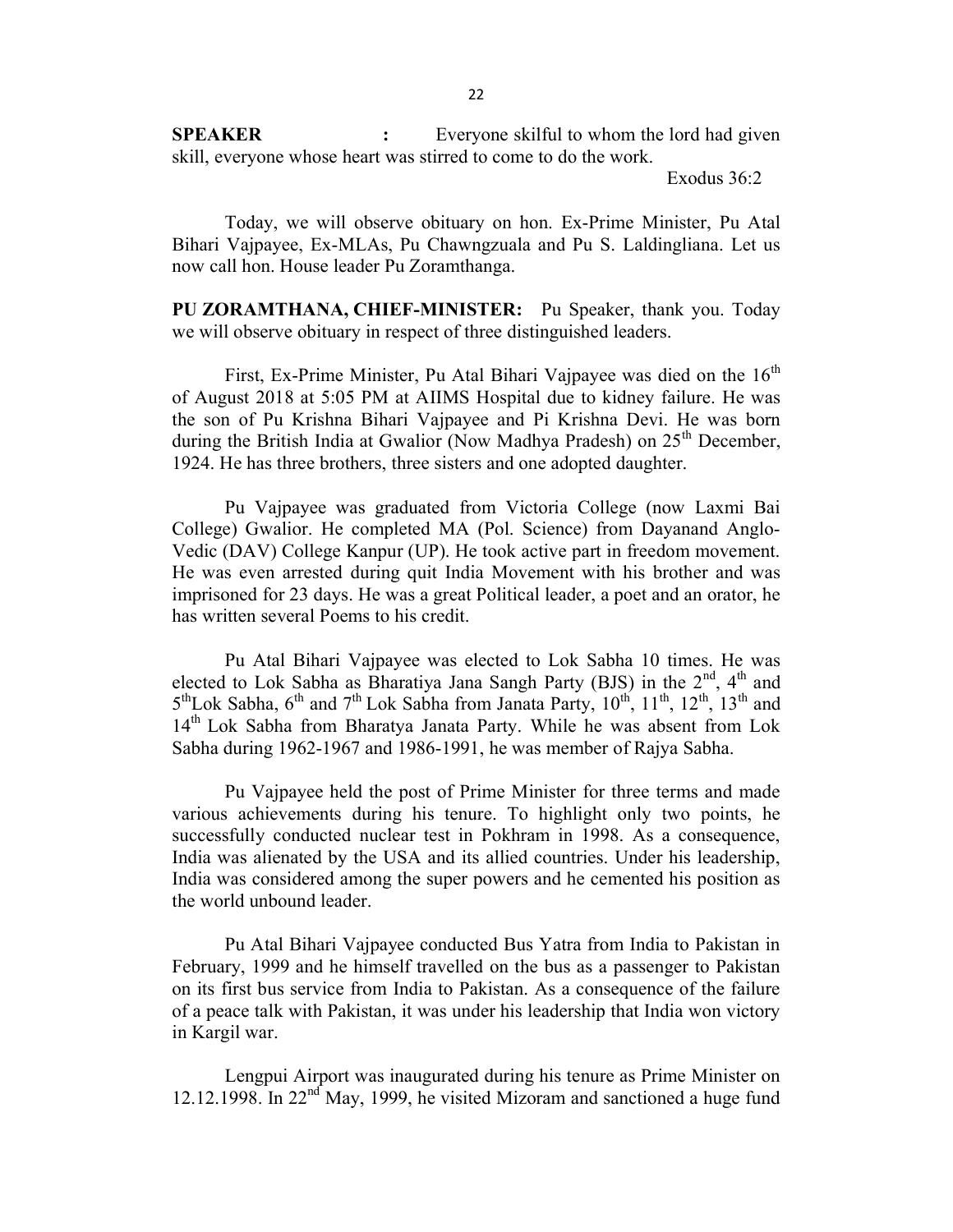from Non-Lapsable Central Pool of Resources. In fact, it was popularly known as 'Peace Bonus' at that time.

Pu Atal Bihari Vajpayee demised on  $10^{th}$  August, 2018, at 5:05 PM at AIIMS Hospital, New Delhi. Mizoram declared official holiday and closed offices and schools on  $17<sup>th</sup>$  August as a mark of respect.

 Prime Minister Pu Atal Bihari Vajpayee was a friendly human with whom I interact on personal level. I visited his office several times; we would laugh on his jokes. He was among the best Parliamentarians. The country has lost a renounced leader which indeed is a great loss.

Pu Chawngzuala is a personal friend; he died on  $23<sup>rd</sup>$  August, 2018 at 5:00 PM. He was 80 years.

 Pu Chawngzuala was the son of Upa Chawngzika and Pi Thangnghilhlovi. He was born on  $10^{th}$  October, 1938 at Mission Veng Aizawl. He had four brothers and two sisters. In 1998 on the 14<sup>th</sup> February, he married Pi Zothansiami d/o Upa Hranghleia of East Lungdar. They had two children and three grandchildren. In education, he completed IA; he joined MNF underground movement in 1966 and stayed there for 20 years. He held the post of President and Vice President.

 In the first Mizoram State Legislative Assembly in 1987, he was elected from Aizawl South-II constituency and was being appointed as Vice Chairman of the Planning Board under the ministry of Pu Laldenga. Later, he joined Congress party and held the post of MIFCO Chairman.

On  $27<sup>th</sup>$  December, 2000, at 11:00 PM, he had a stroke and was paralyzed; he was bed-ridden for 18 years since then but he had never complained and was grateful to God.

On the  $23<sup>rd</sup>$  August, 2018, he was relaxing in his sitting room the whole morning but had breathing difficulty later in the afternoon and he was taken to bed. At 5:00 PM, he succumbed to his illness. I personally miss Pu Chawngzuala as we stayed together for 20 years; it is indeed a great loss.

 Pu S. Laldingliana died on 3rdNovermber, 2018 at 6:45 AM due to cancer. He was 64 years, he was the son of Pu S. Lalchungnunga and Pi Dohmingthangi. He had 3 brothers and 4 sisters. He married Pi Lilypari Sailo d/o Pu Vanlalropuia Sailo, Mission Vengthlang in January 1979. They have only one son.

 He completed matriculation from Christian High School, Serkawn; PUC from Union Christian College, Barapani; BA from St. Anthony's College,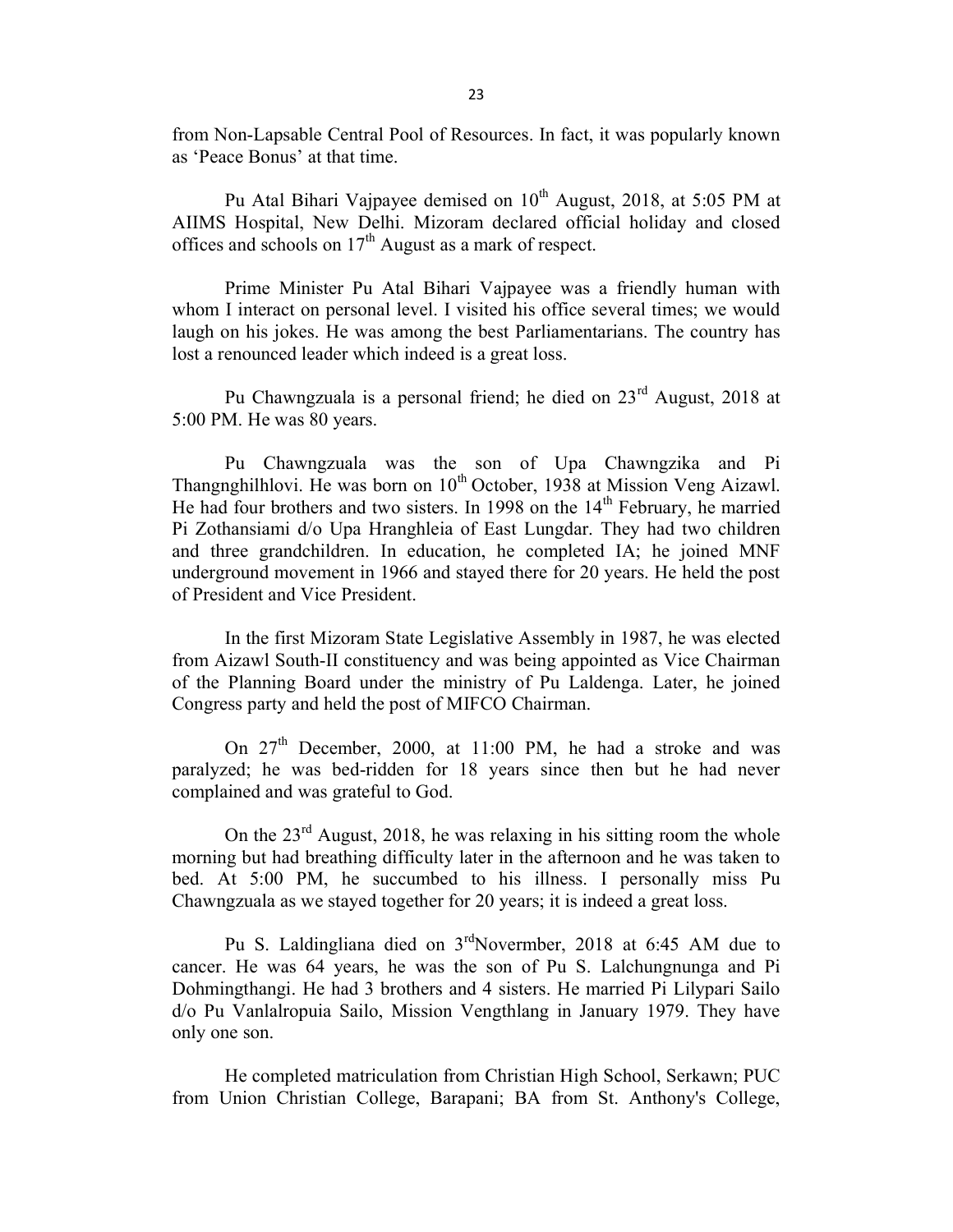Shillong and MA (Political Science) from Delhi University. He was among the founders of Hnahthial College. He served as Lecturer in Lunglei Govt. College since 1982 till he entered Politics.

 In 2008, he joined Congress Party and was elected from Lunglei 'S' Constituency the same year. He was Parliamentary Secretary of Health & Family Welfare, Trade & Commerce and Sports & Youth Services Department. He was re-elected from the same Constituency in 2013 general election and hold the post of Chairman of the Lunglei District High Power Committee.

 In November, 2014, he was diagnosed with cancer and was treated at TATA Cancer Hospital, Mumbai. Since he was improving, he was able to visit his constituency again. However, on the  $1<sup>st</sup>$  November, 2018, his condition began to deteriorate and succumb to his illness on the 2<sup>nd</sup> November, 2018.

 Pu Speaker, today we are observing obituary on hon. Leaders; their demise a great loss to the nation and Mizoram. Thank you.

SPEAKER : Anyone else? Pu Lalduhoma.

PU LALDUHOMA : Pu Speaker, thank you. I first met with Pu Vajpayee while training in the National Police Academy Hyderabad. He was a great orator and Parliamentarian. I remembered that he had shown a good sense of humor when we visited him in his residence with our hon. House Leader. It is a great loss for the nation.

 Pu Chawngzuala was a person with courage. After his illness, he would call me up and give words of encouragement. It is a personal loss for me as the State has lost a renounced leader.

 Pu S. Laldingliana was true gentleman who does not speak ill of anyone. Once we were on the same flight as he was about to go for his treatment, I was touched by his condition and we now have eventually lost him.

 The demise of these three leaders is a great loss to the nation and our state. I pray that God be with their families. Thank you.

SPEAKER : Pu Zodintluanga.

PU ZODINTLUANGA RALTE : Pu Speaker, thank you. I regret to say that today we have to observe obituary on three respected leaders.

 Pu S. Laldingliana was a person whom we look up to from childhoods, he guide and taught us in many ways. In Lunglei, there was none of our age group who does not know him. He gave his all for Lunglei and held various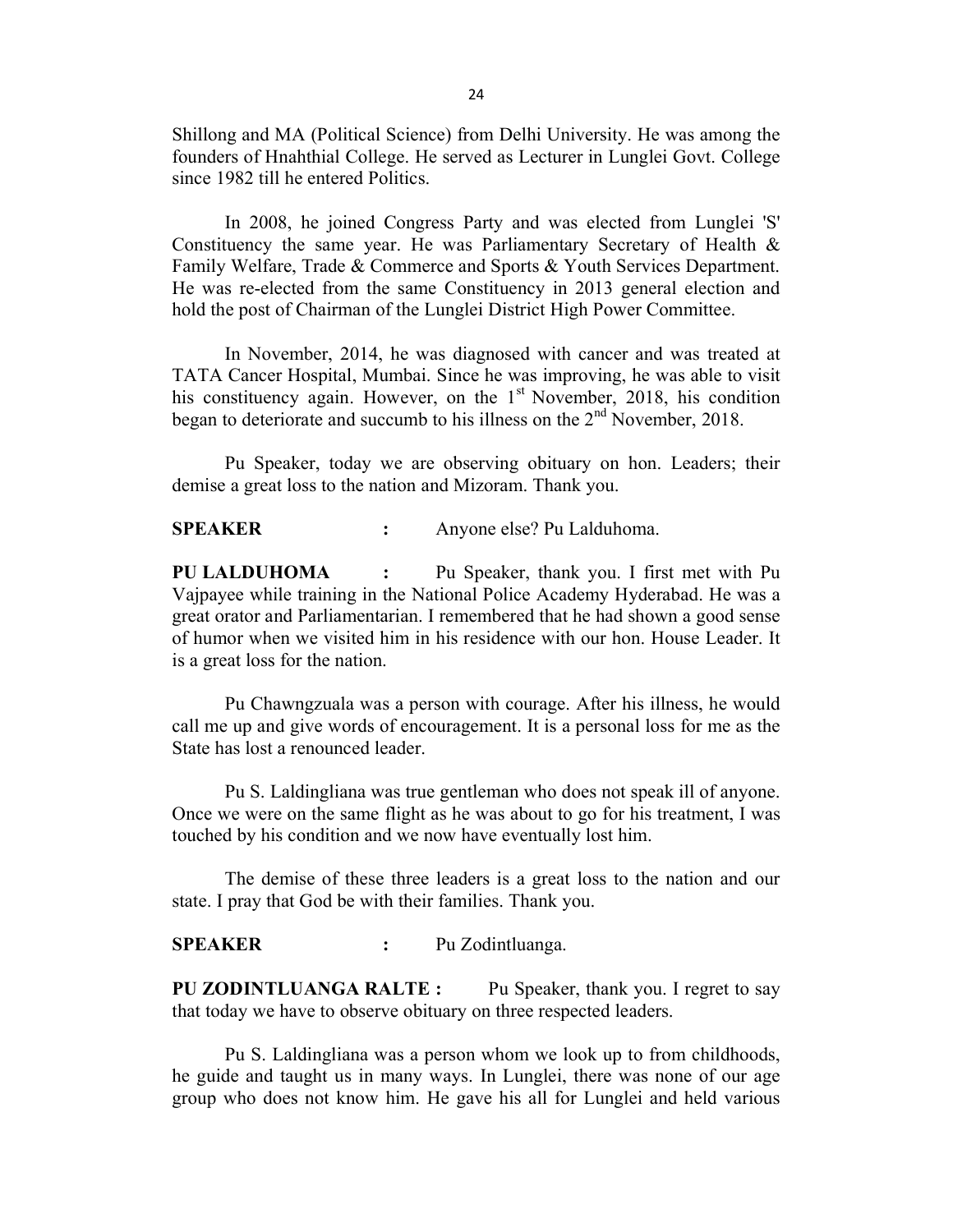important posts as its president. When a new ministry was formed in 2008, we looked after same departments as he was Parliamentary Secretary. I regret to state that Lunglei has lost such a valuable person. It is my prayers that God may guide and be with his family.

 Pu Chawngzuala, though I did not know him on personal level and political carrier, the people of Chhimtuipui District knew him well as he had been served in Chhimtuipui District in MNF party. I pray that God be with his family. Thank you.

SPEAKER : Hon. Member, Pu B.D. Chakma.

PU B.D. CHAKMA : Pu Speaker, thank you. Hon. House Leader spoke about Pu S. Laldingliana and Pu Chawngzuala. So, I will speak only about Pu Atal Bihari Vajpayee.

 Pu Speaker, no one can win over death, it is inevitable. The only way to get over is by seeing it as a life completed, instead of a life Interrupted.

 Pu Speaker, Shri Atal Bihari Vajpayeeji, a pride of India breathed his last on  $16<sup>th</sup>$  August, 2018 at the age of 93. He was an Indian politician who served as the Prime Minister of India. He retired from active politics in 2009 due to health issues.

 Atal Bihari Vajpayeeji did not have material treasures in life but touched the lives of many. He believed in the idea that "No act can be greater than serving the humanity". Vajpayeeji was a member of Indian Parliament who served for over four decades having been elected to Lok Sabha ten times and twice to Rajya Sabha.

 During his tenure as the Prime Minister, India had successfully launched the Pokhran-II nuclear tests in 1998. Pu Speaker, he was a writer, politician and a poet who authored several prose and poetry. And to name a few, National Integration (1961), New Dimensions of India's Foreign Policy (1979), Gath bhandhan ki Rajneeti, Decisive Days (1999), India's Perspectives on ASEAN and the Asia Pacific Region (2003). His achievement inspired everyone to work better and to make a dent wherever it is possible.

 Atal Bihari Vajpayeeji was honored Padma Vibhusan in 1992 and was conferred India's highest civilian honour, Bharat Ratna in 2015. He was also conferred with LokmanyaTilak Award in 1994 and also Outstanding Parliamentarian Award in 1994. Vajpayeeji tried to improve the diplomatic relations with Pakistan and travelled to Lahore by Bus to meet the then Prime Minister of Pakistan, Shri Nawas Sharif.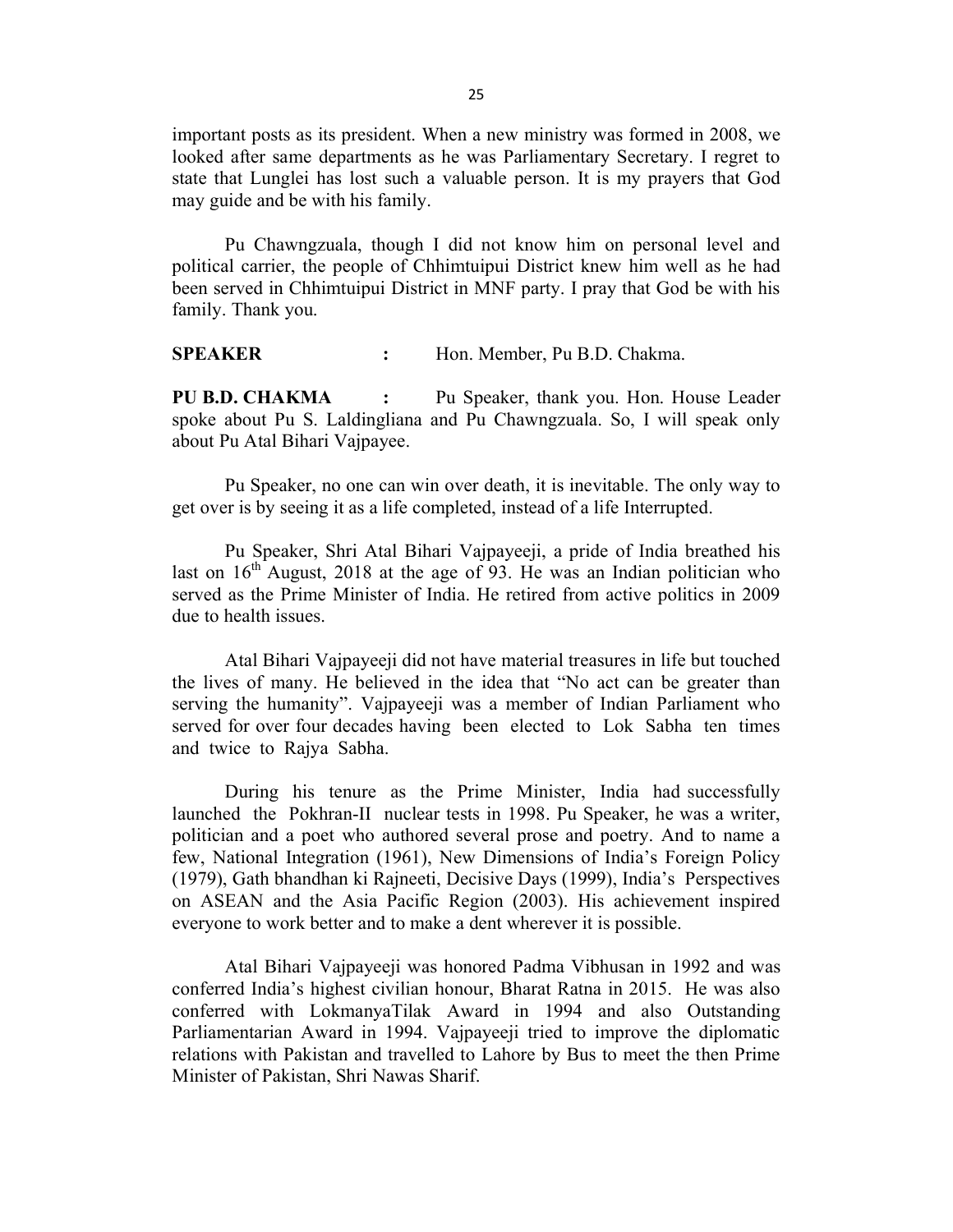In 2014, the Administration of Narendra Modi declared Vajpayeeji's birthday which was on  $25<sup>th</sup>$  December would be observed as Good Governance Day.

 India reacted to Vajpayeeji's death with grief and thousands of tributes poured in from the entire globe. A 7 days State mourning was announced by the Central Government throughout India.

 Pu Speaker, it is a fact that he was resourceful, optimistic and creative apart from being a politician and a writer. He was vigorous and healthy, a complete human being, concerned about other human beings who were no longer as vigorous and not quite as healthy as they used to be.

 Pu Speaker, Vajpayeeji, the departed leader was the first to offer civilian planes and Airbuses to Afghanistan when it was in crisis. He is termed by the Prime Minister of Bangladesh, Sheikh Hasina as 'the most famous son of India'. He was an exceptional orator and a leader with great sense of humour. Shri Vajpayee rightly commanded great respect around the world. He will be remembered as a politician who made a major personal contribution to the friendly relations and privileged strategic partnership between several countries.

 Shri Vajpayeeji was a visionary leader and an ardent defender of democracy. He is regarded as the most intellectual and statesman. He served the great country of India with humility and honesty; he was loved and respected by millions of people across the world. He shaped the politics based on reason than superstitions. He professed a politics based on certain essential things for a human to realize its potential. Pu Speaker, thank you.

SPEAKER : Pu K. Pachhunga, hon. Member from Lunglei 'S' constituency.

Dr. K. PACHHUNGA : Pu Speaker, Pu S. Laldingliana and I have been working together in Lunglei Govt. College since 1996. He is a man of dignity; his personality is admired by the people of Lunglei South. Pu S. Laldingliana even after illness was concern and care for the welfare of the people of Lunglei. I visited him several times and during those visits, he would discuss the plan and the need of Lunglei South. It is a great loss for the people of Lunglei. I pray that God be with his family.

 On behalf of the people of Lunglei South, I would like to state that it is a great loss.

SPEAKER : Pu Tawnluia.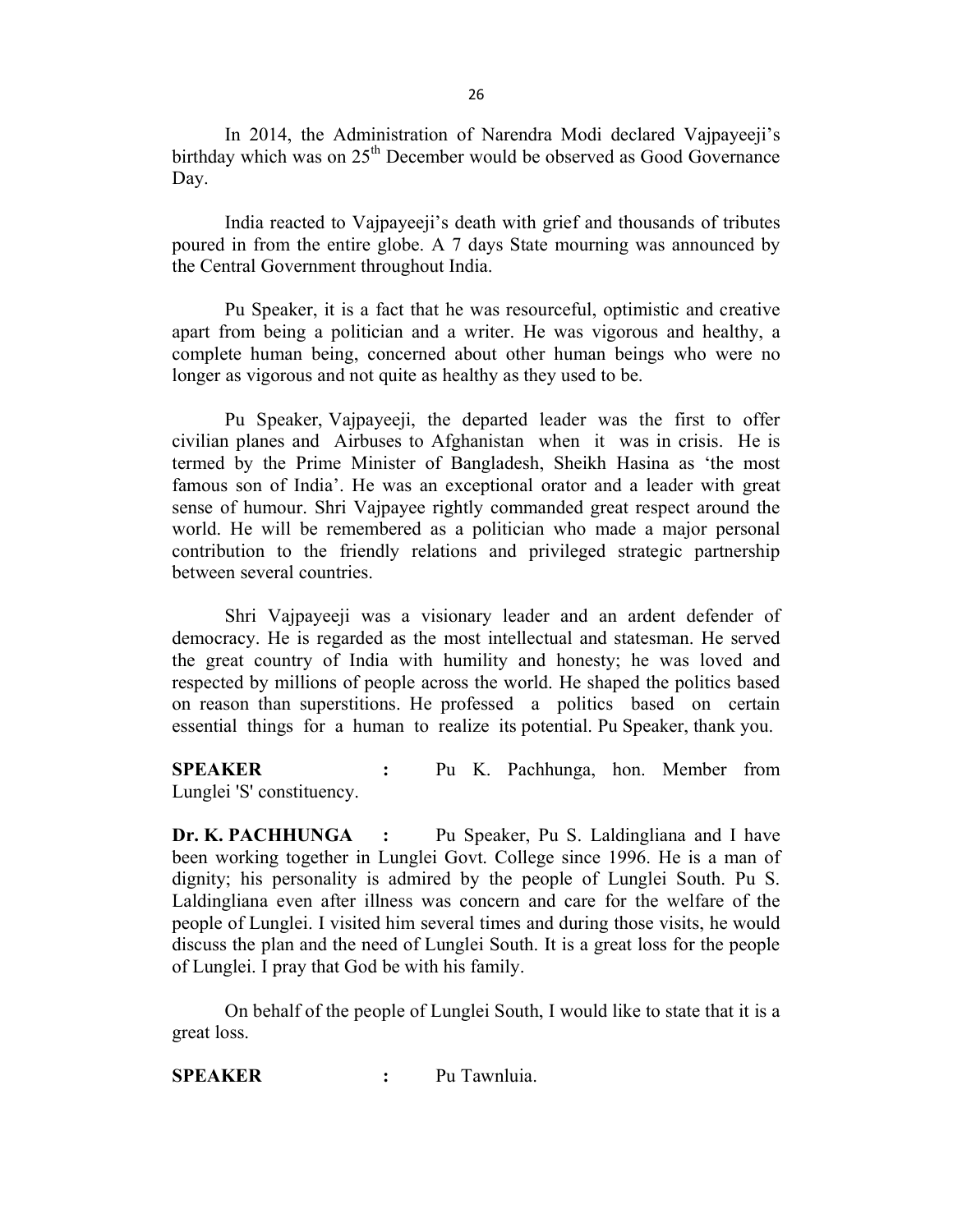PU TAWNLUIA, DEPUTY CHIEF MINISTER: Pu Speaker, as we are observing obituary on these three leaders. I would first of all like to speak about Pu A.B. Vajpayee, Ex-Prime Minister. Under the leadership of Pu Laldenga, we met with him several times and also as Home Minister in regard to Bru's kidnapping. As we have heard, he was among the best parliamentarians. It is a great loss for the nation. It is a must that we observe obituary today in the House.

 Pu Chawngzuala is an able leader, with whom I have worked for 20 years during underground movement. As we have listened, he held the post of President, Vice President and Chairman of the State Planning under the Govt. of Mizoram. He has a great sense of humor. On the day of his dismissal, I was out of town thus I could not attend his funeral. I am grateful that I am able to speak today on his obituary.

 I pray that God be with the family of Pu Chawngzuala and Pu S. Laldingliana. Pu Speaker, thank you.

SPEAKER : Dr. R. Lalthangliana.

Dr. R. LALTHANGLIANA: Pu Speaker, thank you. I know there is not much time, but since Pu S. Laldingliana is my friend, I would like to say few words. We have been batch-mate for four years at Serkawn Christian High School and then we sat together for five years here in this august house. He was a thorough gentleman who does not indulge in deep party politics but concern of the well being of the people. It is a great loss for Lunglei and Govt. College Lunglei also will definitely miss him dearly.

 Few words in regard to Pu Atal Bihari Vajpayee, during his tenure as Prime Minister and with the initiative of hon. Chief Minister, we were awarded Peace bonus of Rs. 180 crores. That was truly commendable.

 Education Ministers of the North East met with him several times and it was during his tenure that SSA Scheme originated, and further, the matching of State Govt. was reduced to 10% which remains 90/10 till date which enable us to attain Employment Insurance Scheme.

 Pu Chawngzuala was the person who took care of Lunglei District after Peace bonus and we truly mess him. I pray that God be with the family of these three leaders.

PU LAWMAWMA TOCHHAWNG: Pu Speaker, as we observed obituary on these three leaders, I will speak few words in regard to Pu S. Laldingliana as we have heard enough of the others.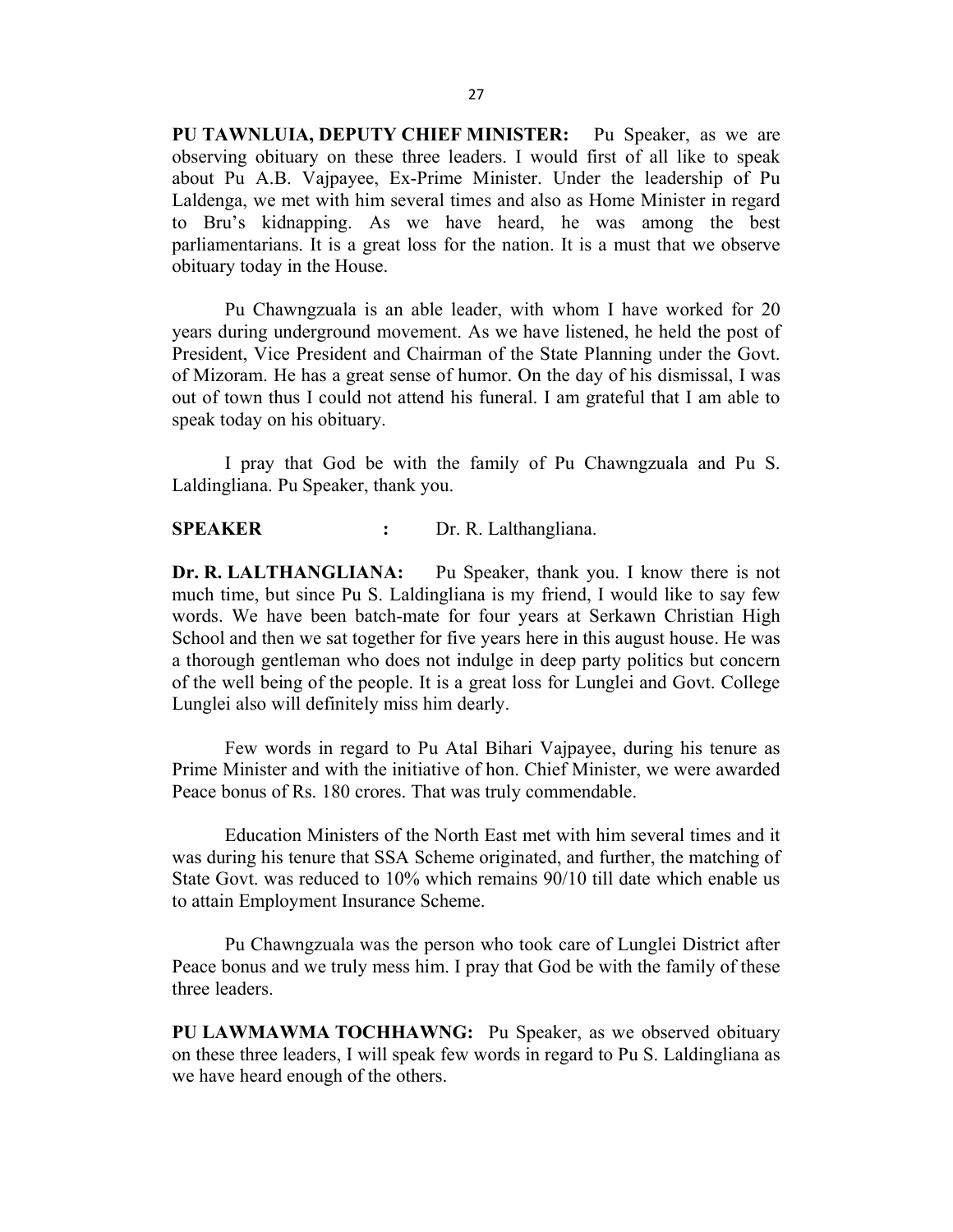Pu S. Laldingliana is from Chanmari, Lunglei 'E' Constituency. I have worked under his leadership in Sports and YMA. Any development for Lunglei, he was able to encourage the youth to take steps.

 While Pu Laldenga was in jail, he was among the few people who went and visited him, in fact, he gave him Bible.

 In his last days at Serkawn Christian Hospital, I went to visit him; I could barely hear his speak, his last word were "wish you all the best".

 It is a great loss for the people of Lunglei 'E' and deeply a personal loss. I pray that God be with his family. Thank you.

SPEAKER : We lost great men who had made a great contribution to our State. Our former Prime Minister, His Excellency, Atal Bihari Vajpayee was a great man and our state have benefitted greatly from him. I too have many memorable things to mention about Pu Chawngzuala and Pu S. Laldingliana; both were great men.

 We will observe one minute's stand in silence to express our sorrow. (One minute silence is observed) We may now take our sit.

 We will now elect the Deputy Speaker and Pu LawmawmaTochhawng has nominated Er. Lalrinawma and was seconded by Pu L. Thangmawia. Since there is no other nomination, I declare the hon. Member Er. Lalrinawma is the hon. Deputy Speaker of our State. I will now call upon the hon. House Leader and Group Leader to escort the Deputy Speaker to his seat.

**DEPUTY SPEAKER :** Thank you, Pu Speaker.

**SPEAKER** : I will now call upon our hon. House Leader to have a few words regarding our newly elected Deputy Speaker.

PU ZORAMTHANGA, CHIEF MINISTER: Thank you, Pu Speaker. I am glad that we now have the hon. Deputy Speaker and as we are all aware, he is a man with sincerity in work; and with his past experience, I am positive that he will carry out his duty efficiently and I wish him the best. Thank you.

SPEAKER : Pu Vanlalhlana.

PU VANLALHLANA : Thank you, Pu Speaker. The newly elected Dy. Speaker was once elected as a member of the Legislative Assembly in 1998 from Lungpho constituency and I know him well to say that he is very sincere and an expert in his field; I wish him all the best in his coming endeavors.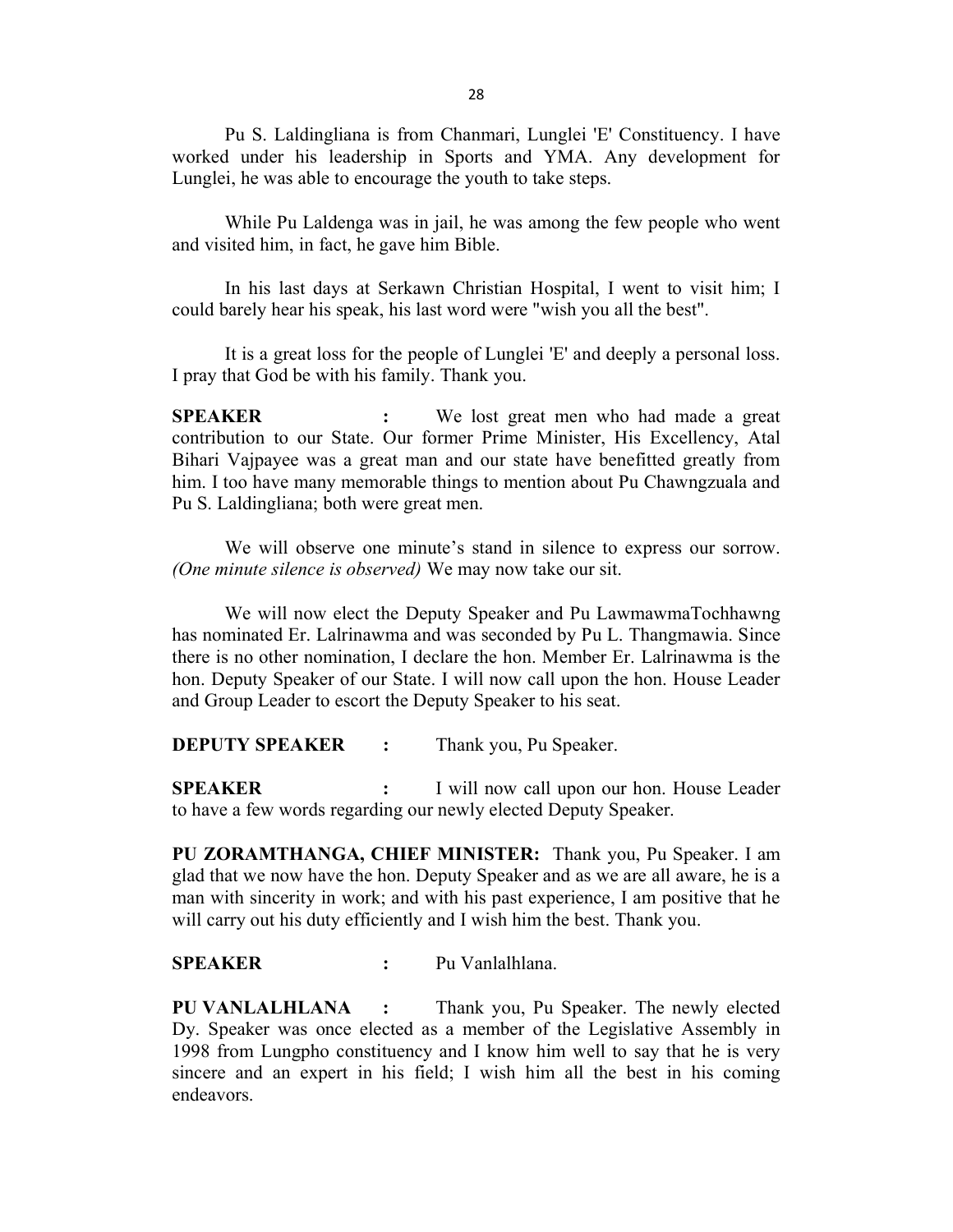SPEAKER : Pu Nihar Kanti Chakma.

PU NIHAR KANTI CHAKMA: Thank you, Pu Speaker. I express my gratitude to the hon. Deputy Speaker, and as I know him personally, I admire his good nature and I wish him all the best for his future. Thank you.

**SPEAKER** : I will now call upon the hon. Deputy Speaker.

**DEPUTY SPEAKER** : Thank you, Pu Speaker. I thank all my fellow members and will try my best in carry out my responsibility. Thank you.

SPEAKER : It is gratifying to know that we have a reliable Deputy Speaker who is not only good hearted but an expert in his line.

 We will now move on to the discussion on Motion of Thanks and each member will be allotted 10 minutes. Pu Vanlaltanpuia, MLA from Lunglei North will start.

Dr. VANLALTANPUIA : Thank you, Pu Speaker. I thank the almighty God for giving me the opportunity to be among the elected representatives of the people and to the people of Lunglei North Constituency. I express my gratitude towards MNF Legislation Party for giving me the opportunity to move this Motion.

 His Excellency, the Governor of Mizoram Kummanam Rajasekharan's speech is worth-praising for highlighting the work strategy and for addressing all the hon. Members of this House. It is worth knowing that our State is the most peaceful state in India and at the same time, I am glad that the Ministry is formed by the party who are nationalists. It is important to note that from the Governor's Speech that we have to be cautious on matters which could destroy the peace and growing progress of our State. It is good to know that compensations are provided for martyrs who gave their life for our State and that special welfare scheme will be established for this purpose. From the Governor's Speech, I am sure our State will enter a new chapter and to make it a success, the Vigilance Commission and Lok Ayukta are also established for this purpose.

 I am glad that power decentralization will be practiced in Mizoram and that Social Economic Development Policy will be implemented which will uplift the under privileged. As mentioned in the speech, the work plan will increase the per capita income of our State and will definitely have a positive impact on our infrastructure and socio-economic progress. Plans are made for social security measures like Health Care Policy, Investments, Marketing and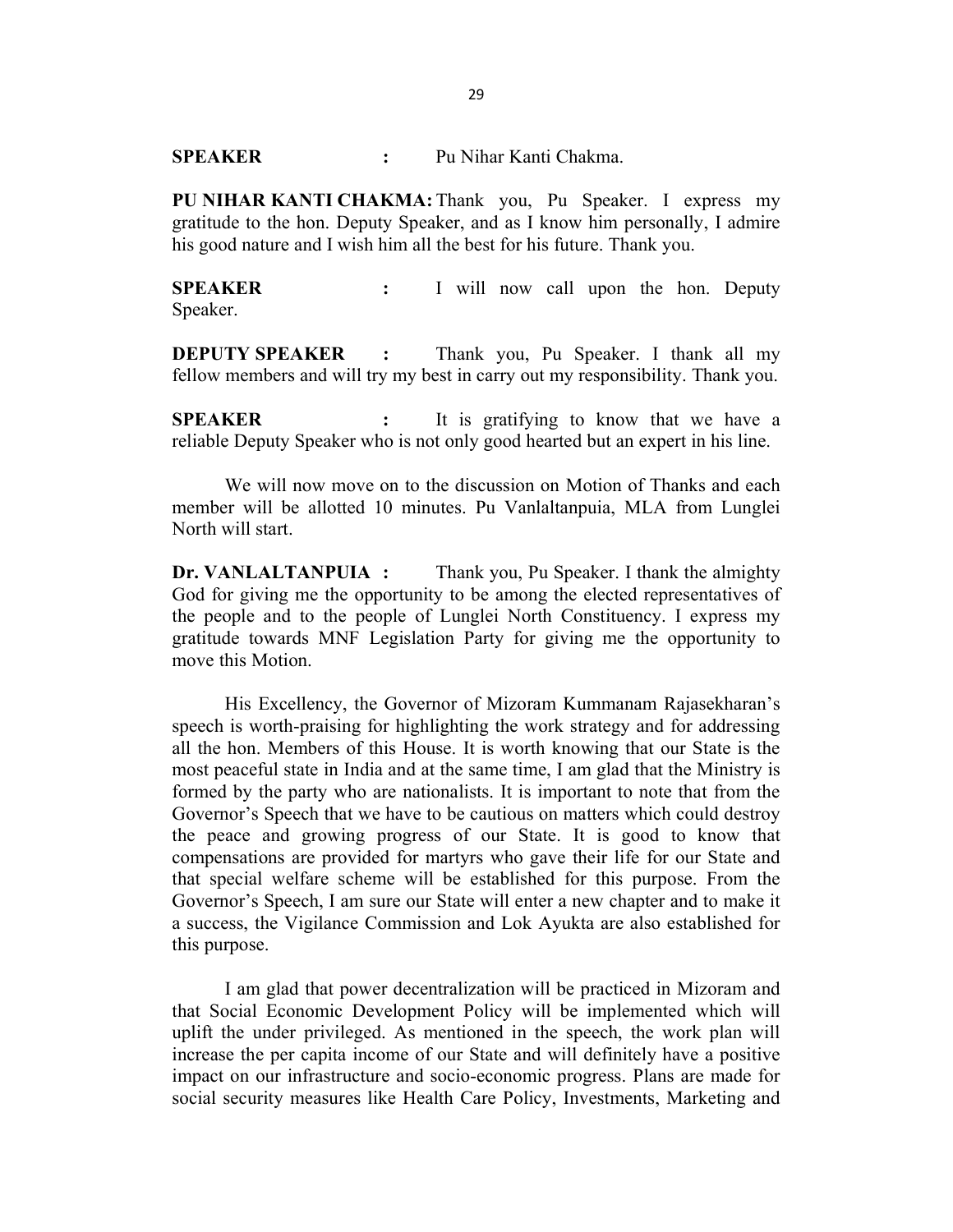insurance policies that will be very beneficial. Apart from these, he mentioned many important components like renovation and construction of national and state highways; renovation of Lengpui Airport and plans to construct other Airports are also included.

 Pu Speaker, I am glad that initiatives will be taken for power supply in order to be self-sufficient. MoU had also been signed for Tuivai hydro-Electricity and infrastructure for Sports has also been initiated in various disciplines. He further stated about eco-tourism and adventure tourism which will be a good source of revenue. Education Reform Policy will also be implemented and more attentions will be given towards fighting against substance abuse. He also states that this Ministry will take all the possible measures so that the supply of oil, rice, gas etc. is abundantly available for the people. So, I request all my fellow members to support this Motion. Thank you.

SPEAKER : We will now start with our discussion and 10 minutes will be allotted to each member and 15 minutes to each group leader. Pu L. Thangmawia.

PU L. THANGMAWIA : Thank you, Pu Speaker. On the Governor's speech, I am glad that many projects which are started by the former Ministry will be continued by this Ministry and that people living in border area will be given priority like Sialkal Range Development Council. I hope BADP will also be implemented at a more rapid rate and the quality of the construction of roads to be more reliable.

 Pu Speaker, in most of the MoU signed by the state government, the share of the State is usually very less and I hope this could be arranged so that the State may enjoy a better share. I also think it is time to have a wider perspective in our scheme as we must be aware that hydro-electricity can be turned into a multipurpose project for promoting horticulture, agriculture, Inland waterways etc. I am glad that the process of Health Care Scheme will be improved so that it is less complicate for the people.

 I find it challenging that Mizoram to be the cleanest State in India and it is also gratifying that plans to improve our educational system will be implemented. With all these projects, I am sure we will be able to witness a super Chief Minister and super Ministers in this Ministry. Thank you.

#### SPEAKER : Pu Lalsawivunga.

PU C. LALSAWIVUNGA: Thank you, Pu Speaker. I thank the Almighty God for his guidance and giving me the opportunity to stand among the legislators of this hon. House. I also thank the people of Aizawl South-I for electing me as their representative.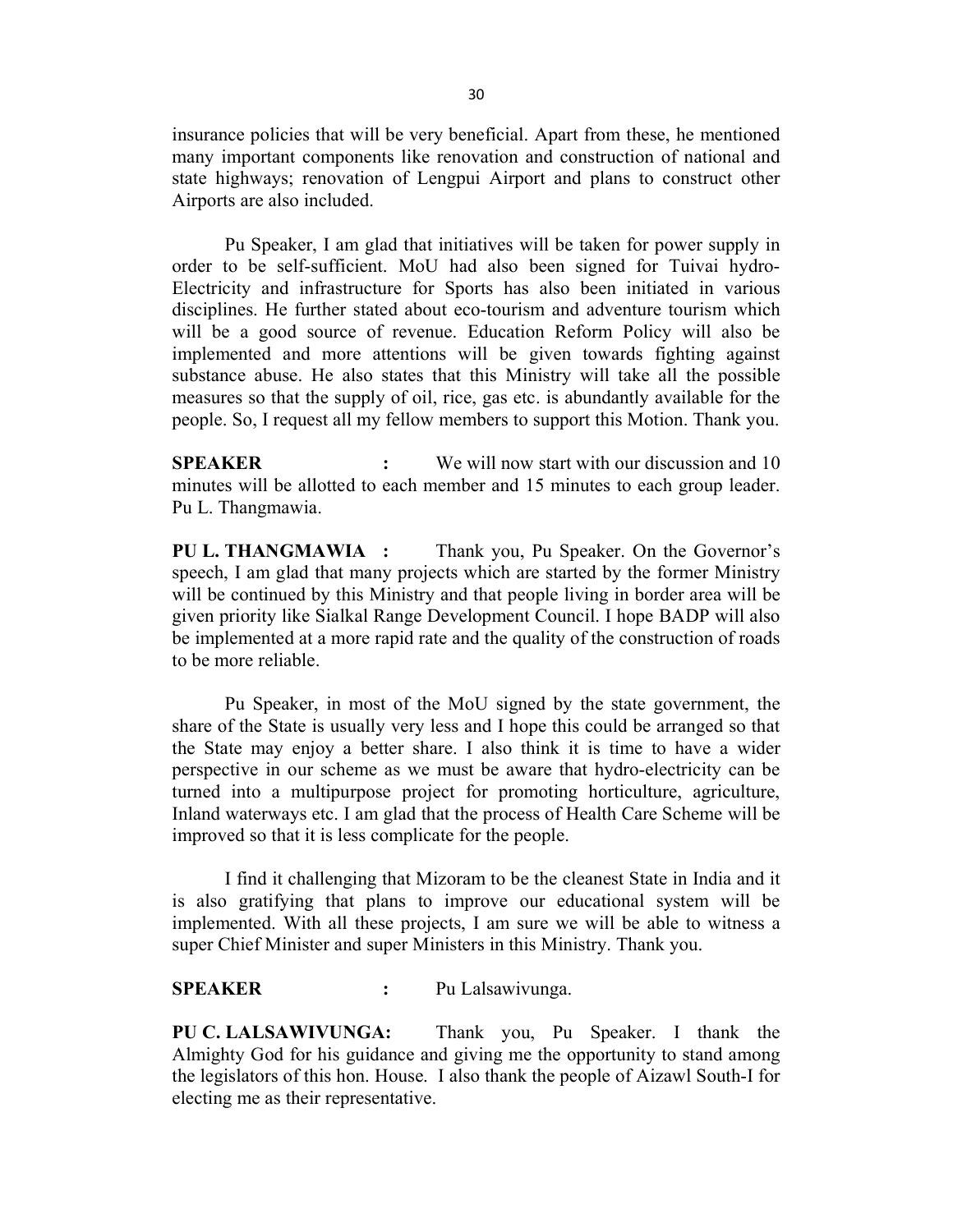As highlighted in the speech, it is worth-knowing words of appreciation from the Governor regarding the peaceful election conducted in our State, for the stringent measures to be taken to protect our borders and priority to be given for the development of people residing in border areas. It is obvious that the ministry will take precautionary measures to any kind of force which will threaten internal peace and integrity of our State.

 I hope The Mizoram Village Level Citizen Registration will also be carefully conducted by the Ministry. It is heartening to know that compensation will be provided to those who had given their lives for our State and plans being made to improve the quality of our roads and its maintenance. It is good to know that Lengpui Airport will be renovated and the plans for construction of more Airports and improvement of Inland waterways. It is gratifying that the Ministry will take the step for achievement of hydro-electricity projects. Though the Governor did not mention about Dry Day being observed by this Ministry, I am positive this will have a great impact on the people; I thank this Ministry for the initiative which has been made during a short period.

 Regarding Health Care Scheme, I think out-patients are barred from enjoying medical reimbursement under the Health Care Scheme; I urge this matter should be re-examined very carefully. Likewise, plan to reform our educational system is also much appreciative. Thank you.

SPEAKER : Pu H. Biakzaua, the concerned MLA from Lawngtlai East Constituecy.

PU H. BIAKZAUA : Thank you, Pu Speaker. I thank the Almighty God and the people of my constituency for giving me the opportunity to stand here as a member of the Legislative Assembly.

 From the Governor's speech, we know the outline of the plans and programmes of this Ministry which I find it quite satisfying. I am glad this Ministry will work towards the unification of the Mizo people and maintenance of peace and integrity in our State. It is good to know that decentralization of power will be prioritized to bring about overall development of our state and the flagship programme to be implemented for uplifting the underprivileged. As highlighted in the speech, i am glad that the ministry will take it step to expedite with various ongoing projects.

 Under power and electricity, there is a plan to develop each District Headquarters into a solar city and for improvement of hydro-electricity so that we are self-sufficient in power supply. It is appreciated that Green Mizoram will be promoted for it concern impact climate change and intensive measure to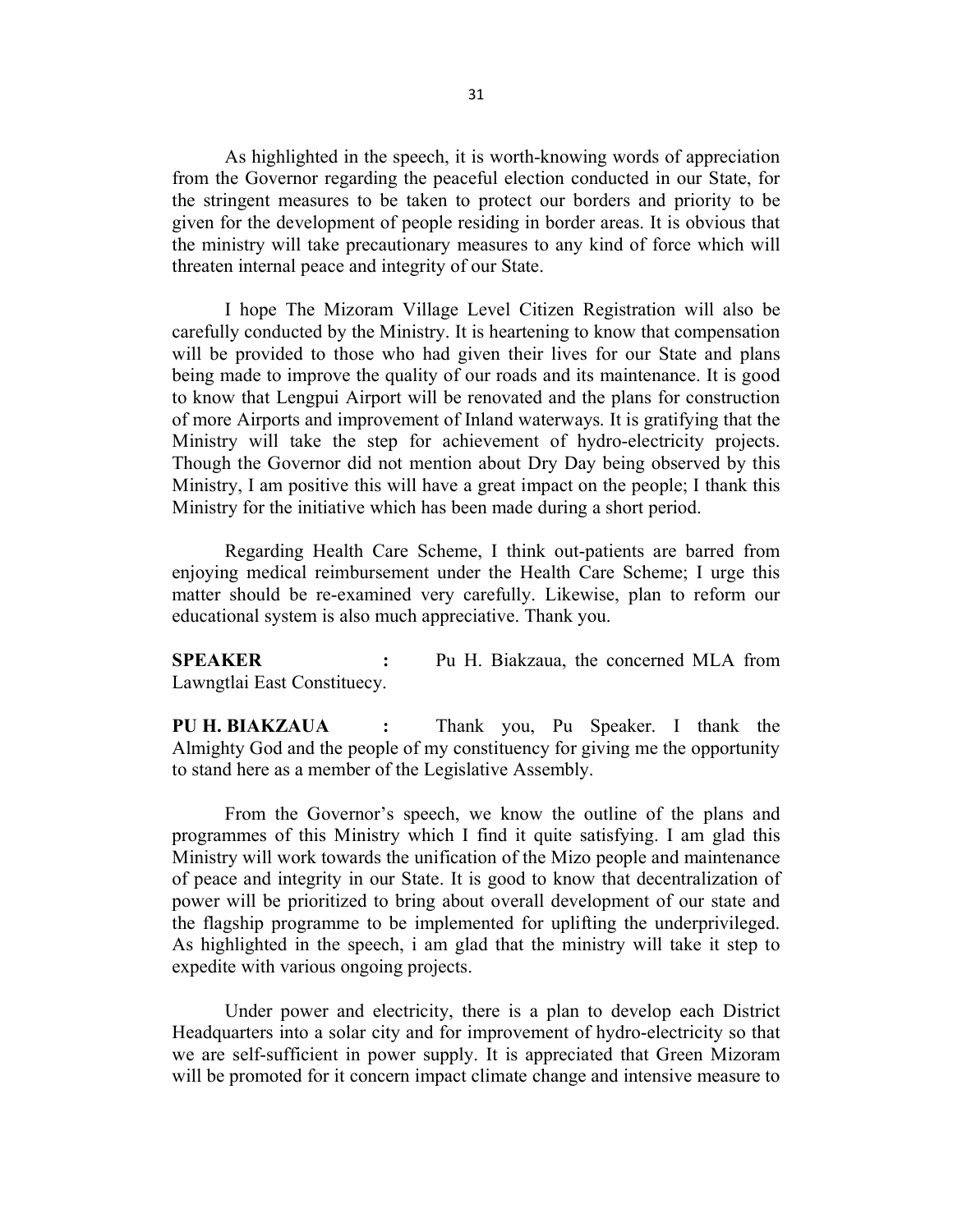be taken in fighting against drugs and alcohol and selling of liquor to be stopped.

 Plan for Eco-tourism, Healthcare Scheme and Defecation Free Mizoram will be initiated and rationalization of our schools and educational reforms are also stated clearly in the speech. It is gratifying that teachers working under SSA are given their three months salary in this short period of time. Pu Speaker, as mentioned in the speech, the government will take measures so that supply of rice, oil and other necessities will be abundantly available for the people. Thank you.

SPEAKER : The hon. Member, Pu Lalrinsanga Ralte.

PU LALRINSANGA RALTE: Thank you, Pu Speaker. I thank God and the people of Serlui constituency for giving me the opportunity to serve as their representative.

 The Governor's Speech clearly highlighted the strategies and program of the government for development of our state. It is worth-noting about transparency in the government and decentralization of power in this Ministry. I hope this will bring an overall development in every corner of our State.

 It is gratifying that sugar ration will again be made available and three months' salary is given to SSA teachers. Renovation of roads and construction of Serkhan - Bagha road will also be taken up. Besides, sports infrastructure will also be improved and in this relation, I want to suggest of setting up Sports Training Centre at Serlui B, I am positive this will help in the adaptation of our athletes in the plain environment since the climate is almost the same with the plain area. I appreciate implementation of NREGS as it will be of much helpful for rural people in their preparation for the coming festive season.

 Last, but not the least, I am glad for termination of liquor license and most of all, steps taken by the ministry to alleviate the economic condition of the poor. Thank you, Pu Speaker.

#### SPEAKER : Pu F. Lalnunmawia.

Dr. F. LALNUNMAWIA : Thank you, Pu Speaker. I am glad for the Motion of Thanks moved by the hon. Member. I thank God and the people of Aizawl South-III constituency for giving me the opportunity to serve as their representative.

 Pu Speaker, we have seen from the Governor's Speech various plans for developments and plan to maintain good and transparent governance. It is heartening to know that power decentralization will also be practiced and I am sure this will bring about an overall development even in the remotest corner of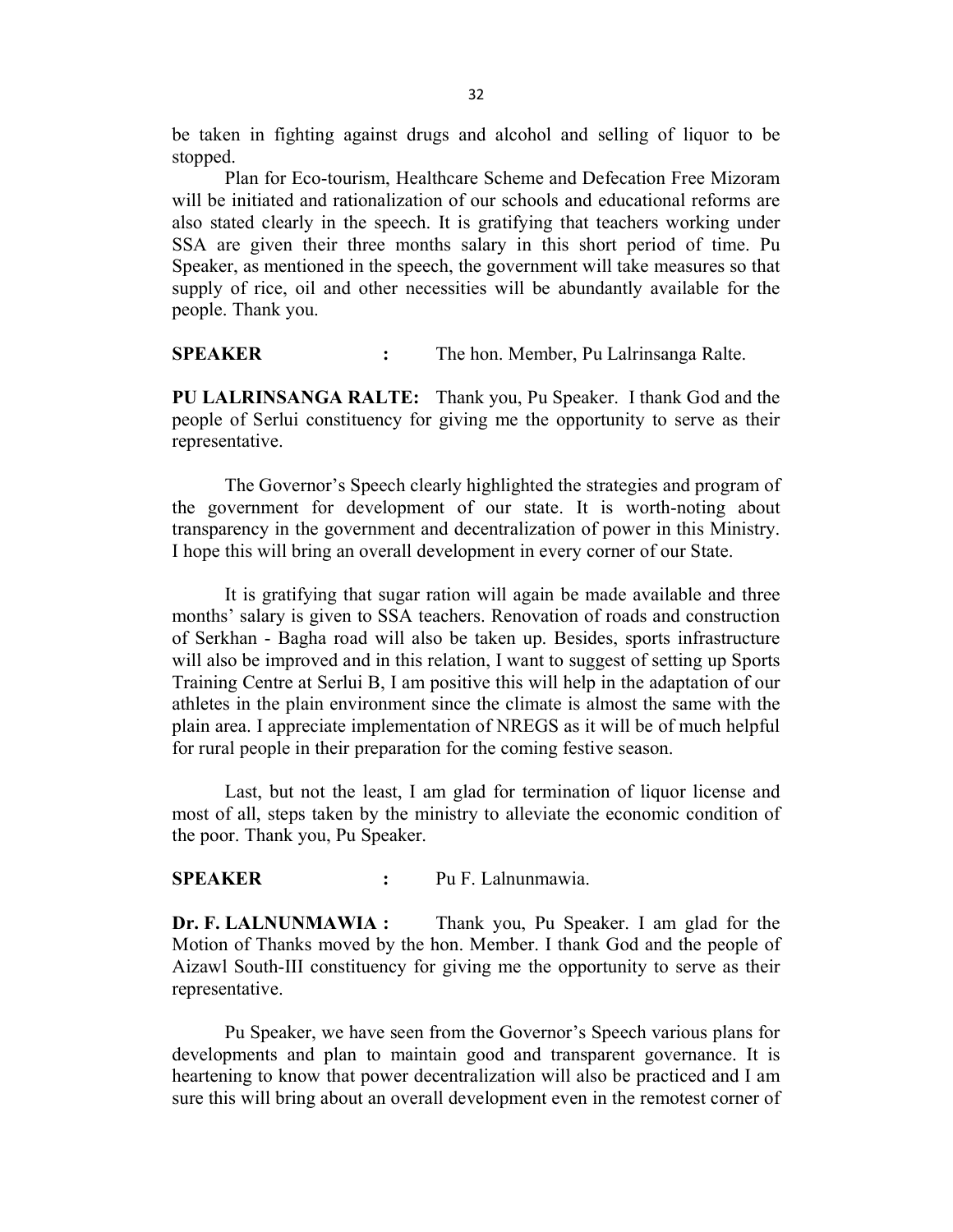our state. It is appreciative that social development is given much importance by prioritizing fighting against social evil and abusive drugs and that strong measure to be taken in this regard.

 Likewise, intensive measure will also be taken for the development of our economy and also in Agriculture and Industries. Especially in industries, I am glad that any of the local production will be given priority. Pu Speaker, I also appreciate plan for man-power and entrepreneurship development as this serve job opportunity to many of educated unemployed youth. Regarding initiative of this Ministry on employment opportunity for craftsmen and farmers, I request all the people of Mizoram to give their support in the implementation of the plans and programmes of this Ministry. Thank you.

SPEAKER : Pu H. Lalzirliana.

Er. H. LALZIRLIANA : Thank you, Pu Speaker. I thank God and the people for giving me this opportunity to be among the elected representatives of this august House.

 It is learned from the Governor's Speech plan for border trade, highways and development infrastructures. It is known to us all that the problem of supply of petroleum oil is intensive in our State. Many experts come to the conclusion that the North East region is rich in hydrocarbons and as a consequence, Hydrocarbon Vision 2030 comes into being with its 5 P's (People, Policy, Partnership, Policy and Production) in which most of the oil industries give their interest in establishing their infrastructure in Mizoram. Likewise, measure is taken to solve our problem on oil supply and if achieved, we may no longer depend on road-fed supply.

 As mentioned in the speech, Health Care is important and I believe IPHS (Indian Public Health Standard) is not met in each and every district hospital. Regarding development of border areas, my constituency needs special attention and if possible, it is wise to create Bio-recreational Centre in the vicinity of our Dampui forest sanctuary which further related to ecotourism. I appreciate that better infrastructure in Sports and E-Governance will also be initiated. Thank you.

SPEAKER : Pu Vanlalhlana, the concerned MLA from Aizawl North-I constituency.

PU VANLALHLANA : Pu Speaker, I thank the Almighty God and the people of Aizawl North-I for electing me as their representative. The Governor Speech was not lengthy which consist mostly of the policies and programmes for the development of our State. I would like to point out a few things which I believe to be important.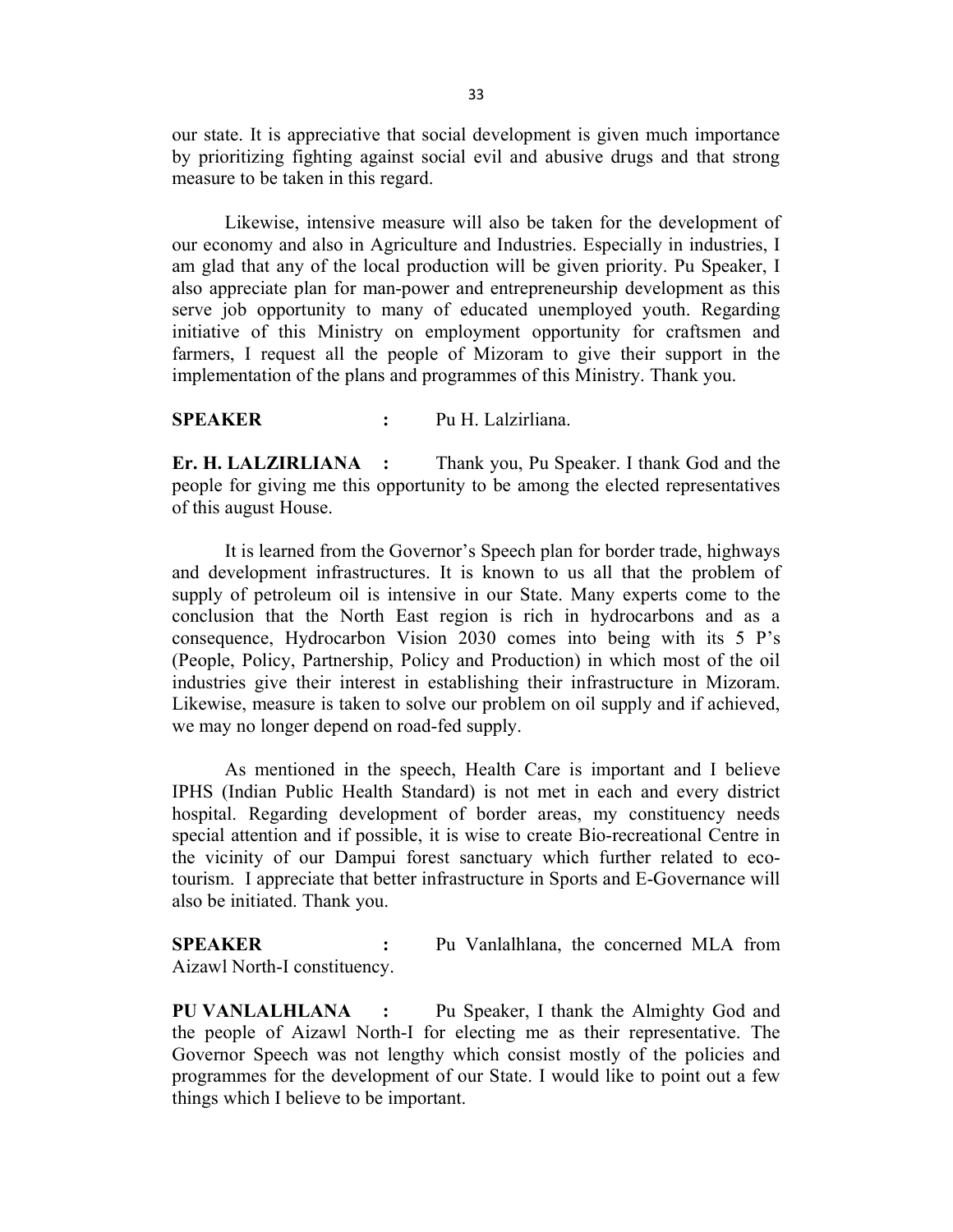One point which we expected from this Ministry is creation of 3 more Districts but is not mentioned in the Governor's Speech. Likewise, shifting of Assam Rifles and Peace Accord has also been missed out. Horticulture which falls under the charge of the hon. Chief Minister too is not a mention.

 As highlighted in the Governor's speech, 'maintenance of peaceful atmosphere' is being given a top-priority. Likewise, i believe sport sector and the welfare of weaker section should also be prioritized. I opine it is a bit vague since no specifications are given. While Hydro-electric power plant of Tuivai is mentioned in the speech, I believe MoU includes some projects such as Mat, Kolodyne and Tlawng River as well. I am glad that distribution of sugar ration will be resumed.

 Pu Speaker, i believe the people will examine this ministry on manifesto base and we, the opposition group should try our best to set a constructive opposition. Thank you.

#### SPEAKER : Pu B.D. Chakma.

PU B.D. CHAKMA : Thank you, Pu Speaker. From the Governor's Speech, it is important that radical changes will take place in the administrative system and SEDP will have a direct impact to provide a sustainable livelihood for the underprivileged. Resurfacing of roads, good water supply and better road connectivity is also very important which is all mentioned in the speech. I believe solar backup system will be established and I hope the same will be given in the district headquarters but also in the subdivisions. Environmental protection mentioned in the speech is much necessary as upgradation of healthcare system is quite satisfactory.

 MIMER is one of the most concerned issues and I request that doctors are instructed in such a way that they are eligible to work in other states and foreign countries. The Governor's speech also mentioned about regularization of teachers and I am sure this will bring about a great change in the quality of our education. Borapansuri High School was established in 1970 but the building remains without reconstruction till today. So, I urge this should be inspected from the concerned department.

 It is also gratifying that initiative will be made for improvement of supply of cooking gas and sugar which will again be made available on PDS System. Thank you.

SPEAKER : We will now have a short break and we will continue with our discussion at 2:00 PM.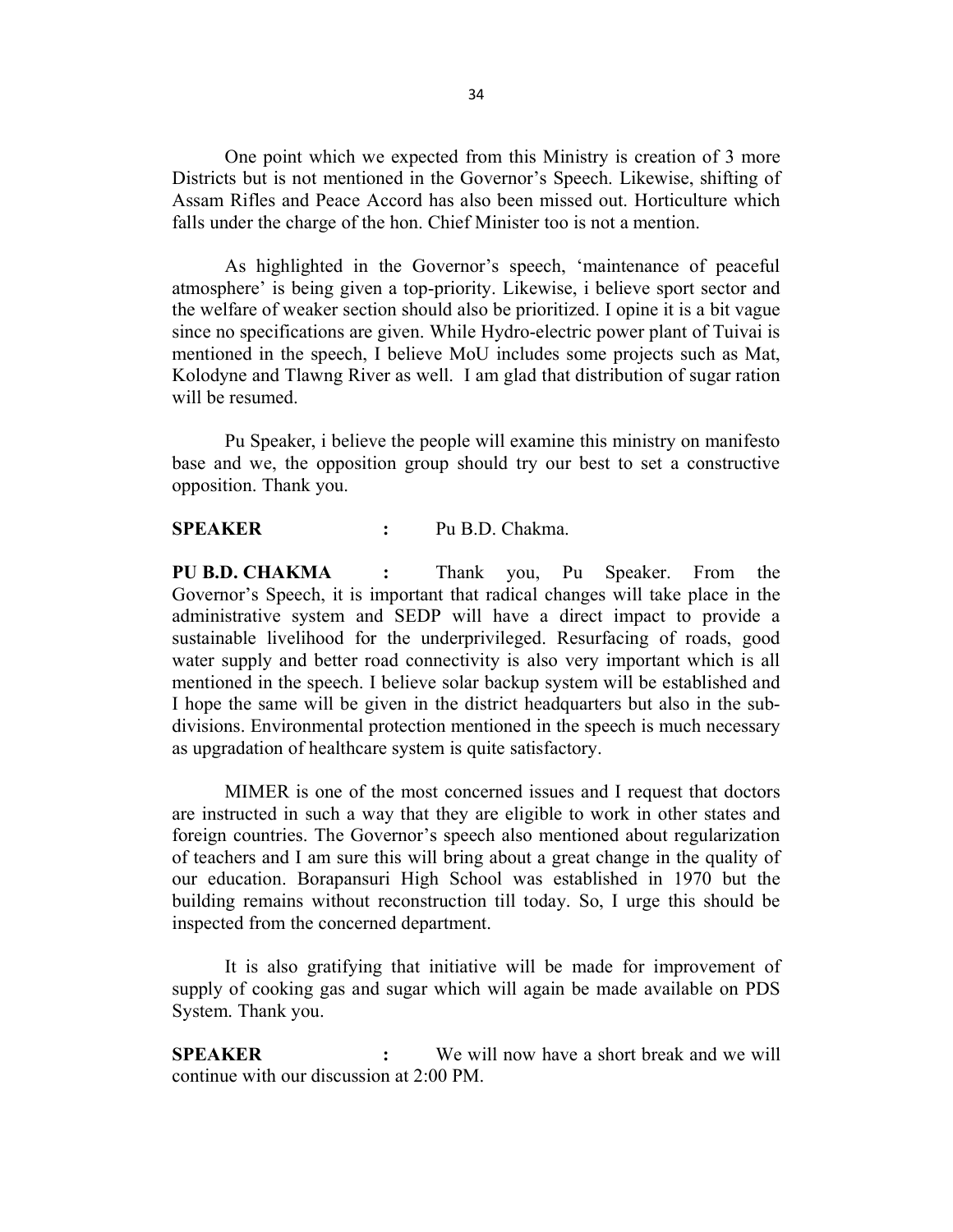2: 00 PM

SPEAKER : Pu Zaithanzama.

PU V.L. ZAITHANZAMA: Thank you, Pu Speaker. I thank God and the people of Aizawl West-III for giving me the opportunity to stand as a legislator in this august House.

 I express my support to the Governor's Speech which highlights many policies and programmes of this Ministry. The Sports policy is one point which catches my attention. I am glad that infrastructure in Sports will be improved and that incentives will also be increased to encourage our athletes to strive harder in their respective disciplines.

 Pu Speaker, Cooperative sectors are not mentioned in the Speech and I believe it is under SEDP. I want to point out that we should try to give more attentions to cooperative sector so that we may achieve a better economic development in our State. Regarding the changing of school timing, I suggest it will be wise to make the change gradually.

 On hydro-electricity power plant, 12% will always be the share of our state no matter how many MoU's are existed. Thus, I is think it is best to put this under private sectors with a better MoU's so we may have profit more shares. Thank you.

SPEAKER : Pu C. Lalmuanpuia, the concerned MLA of Aizawl North-III.

PU C. LALMUANPUIA : Thank you, Pu Speaker. I thank God and the people of North-III for giving me the opportunity to stand in this august House.

 Pu Speaker, I am happy to learn from the Governor's Speech that good and transparent governance will be maintained and that MLCP Act which will no longer be enforced. I am sure this will have a positive impact in fighting against drug abuse. Likewise, plans and policies under SEDP will no doubt have an impact in the overall social and economic development. Thank you.

SPEAKER : Pu Robert Romawia, the hon. Minister.

PU ROBERT ROMAWIA ROYTE, MINISTER: Thank you, Pu Speaker. I thank God and the people of Aizawl East-II for electing me as their representative. First, I want to point out that the manifesto of MNF Party and the policies and programmes mentioned in the Governor's Speech are very similar and shows this Ministry is true to its word. It is clear that this ministry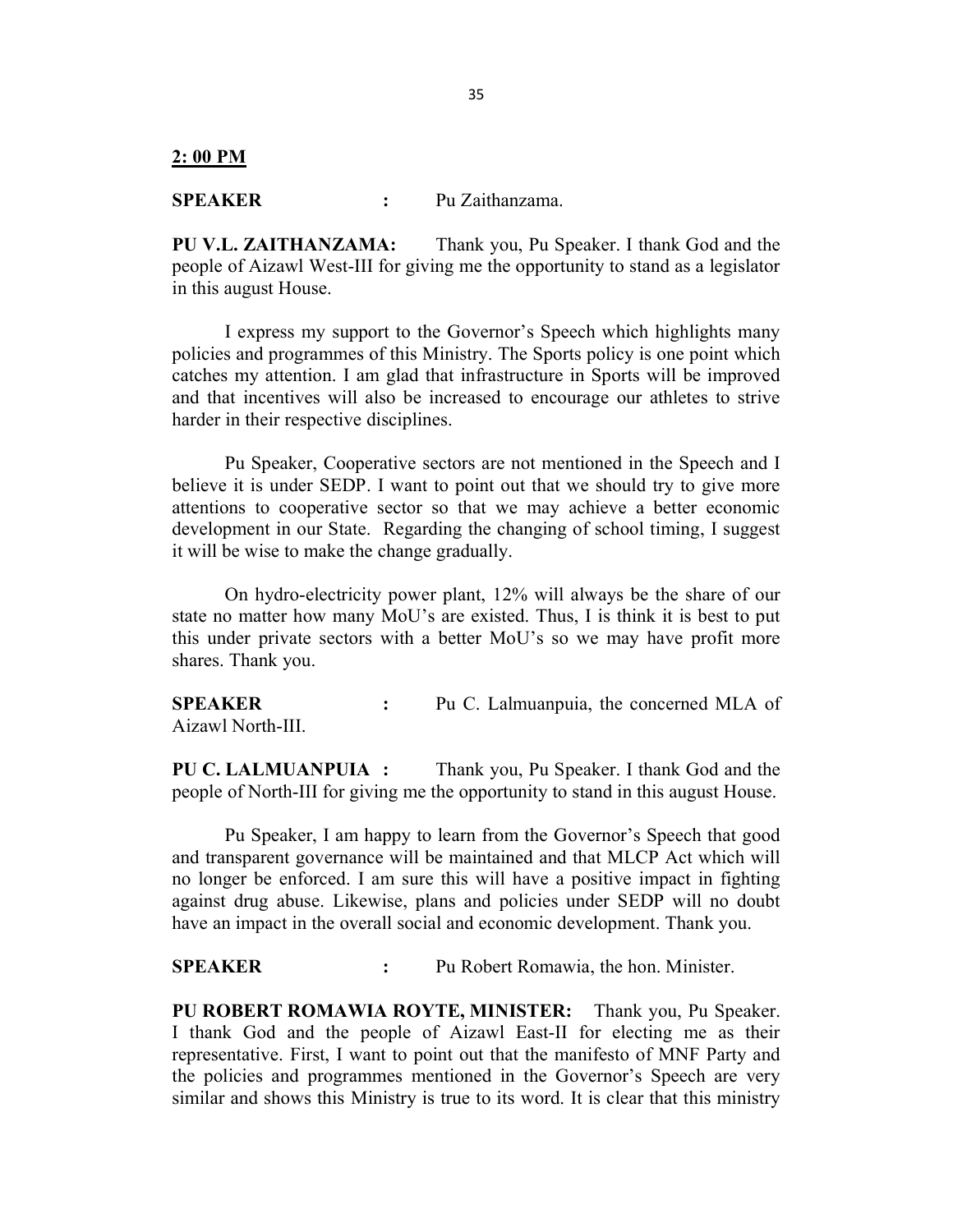will give importance to the unity of the Mizo people across the globe and I trust that budgetary provisions will also be made for this purpose.

 As we are all aware, all the churches of Mizoram are against MLCP Act and so will no longer be implemented. It is quite appalling for some staffs to write their self appraisal stating that they are selling liquor against the nature of their appointment. So, I am glad that legalizing of selling liquors has come to an end.

 It is also gratifying that Vigilance Commission or Lok Ayukta will be established and that Tourism and E-Governnance and infrastructure in Sports will also be urbanized. Thank you.

SPEAKER : Pu Lalrintluanga Sailo.

PU LALRINTLUANGA SAILO: Thank you, Pu Speaker. As stated by my fellow members, I thank God and the people of Dampa constituency for electing me as their representative of this august House.

 As we see in the Governor's Speech, it is gratifying especially for the people in my constituency that priority will be given to border area development. Likewise, Village Level Registration is much important to evade problem in every elections. Plan for compensations to martyrs who gave their life for the cause of our land is truly appreciated and so are the policies and programmes for uplifting the underprivileged. I am also glad that construction and resurfacing of highways will be given priority. We have a wide range of forest in my constituency to be taken up under conservation of forest and many sites to develop as tourist attractions. It is heart-warming to know that Health Care Scheme as well as infrastructure in our educational system will also be improved. Besides, Pu Speaker, it is appreciative that our Government will try its best to have sufficient supply of POL and LPG and distribution of sugar in our rations will once again be renewed as stated in the speech. Thank you.

SPEAKER : Now, the Opposition Group Leader, Pu Zodintluanga.

PU ZODINTLUANGA RALTE: Thank you, Pu Speaker. The Governor Speech is similar to the party manifesto as there are no physical achievements to be seen in both. I think we hardly have any reasons to be so enthusiastic.

 In point No. 4, it is written that "Mizoram is considered a fast growing State and maintenance of peaceful atmosphere will be a top priority". I want to point out that Mizoram is a fast growing state due to the efforts of the former Ministry. Pu Speaker, I believe you can recall the previous ministry of this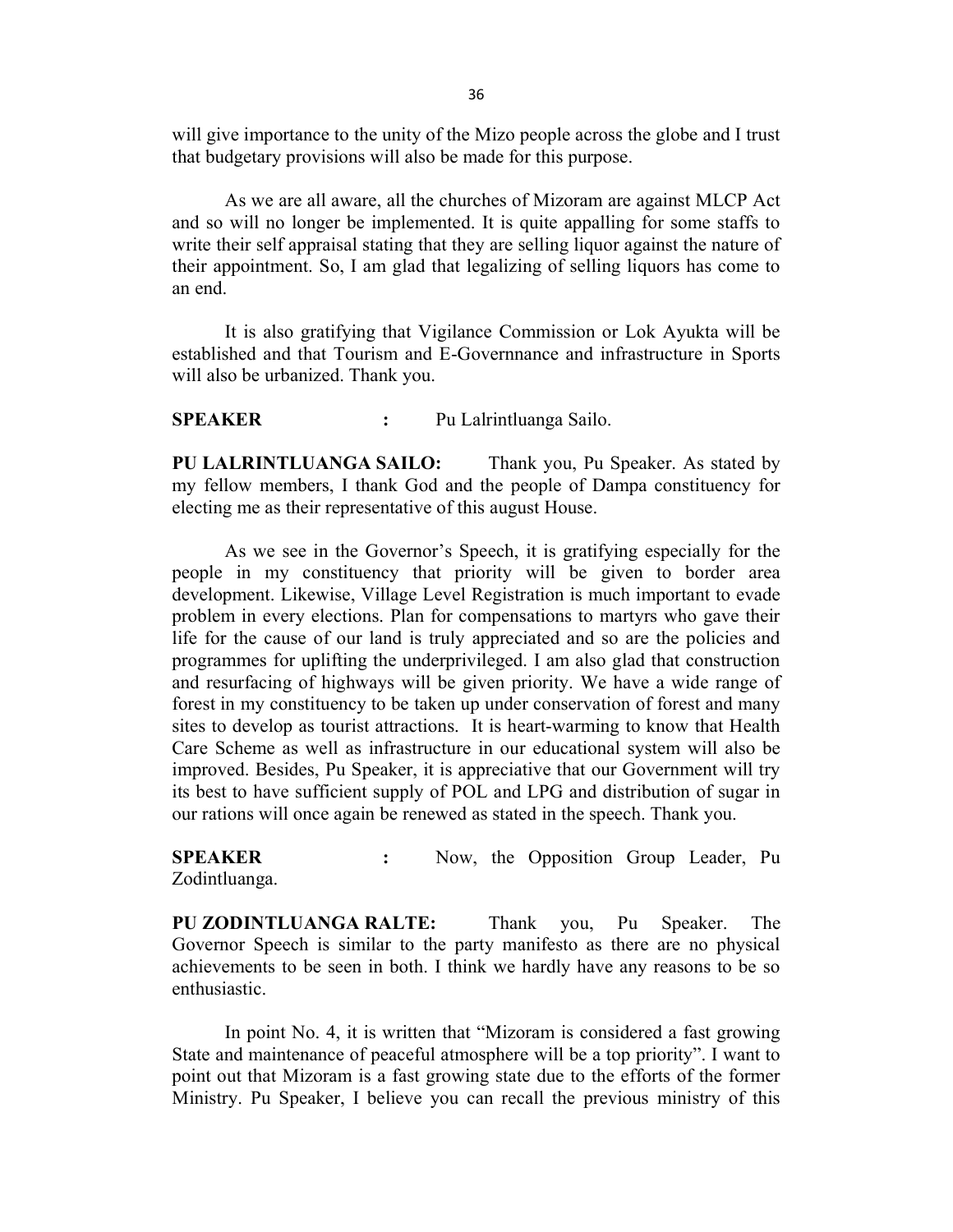ruling party under which we had kidnapping case in the eastern side. Allegedly such militants were camped within Aizawl and today's ZPM leader had even moved 'No Confidence Motion' here in the House. So, I am glad that it is highlighted that peaceful atmosphere will be given a top-priority. I am also grateful to hear from the Governor that commercial operation is expected soon at Tuirial Hydel Project.

 I thank that Mizoram has been one of the most improved states among small states in the field of entrepreneurship in India.

 I have been looking after Sports Deptt. for 10 years and I am glad to hear that we will have sports policy; we have been looking forward for this moment.

 In point 19 and 20, it seems the Governor is giving warning to the new ministry as he has underlines, "I would like to remind the hon. Members that it is their responsibility to ensure that all sections of the society are served in an equitable manners" and "good governance and effective implementation of schemes will be possible only if the government officials are well motivated and be function independently".

 I appreciate that the hon. Speaker urges the hon. members to follow the decorum. I, on this first day of Session and on behalf of my party, would like to extent our co-operation to the Govt. and request the new ministry to continue with the ongoing projects of the previous ministry. Thank you.

SPEAKER : I would like to speak few words in regard to social media. I request the new ministry to take up policy in regard to social media as there are certain posts which are baseless are spreading like wild fire. Just yesterday, it happen with the Assembly staff which began with joke was blown out of proportion.

Now, let us call hon. member from Aizawl North-II, Pu Vanlalhlana.

PU VANLALHLANA : Pu Speaker, thank you. First of all, I would like to thank God and the people of Aizawl North-II for giving me the privilege to sit here in the House.

 I would like to thank for what is mentioned in point No. 4 that "strengthening and measures will be taken to protect our state borders". Pu Speaker, in point No. 5, the Governor mentioned that radical change will occur in administrative system, transparent, responsive and corruption free Govt. We will wait and watch for these radical changes.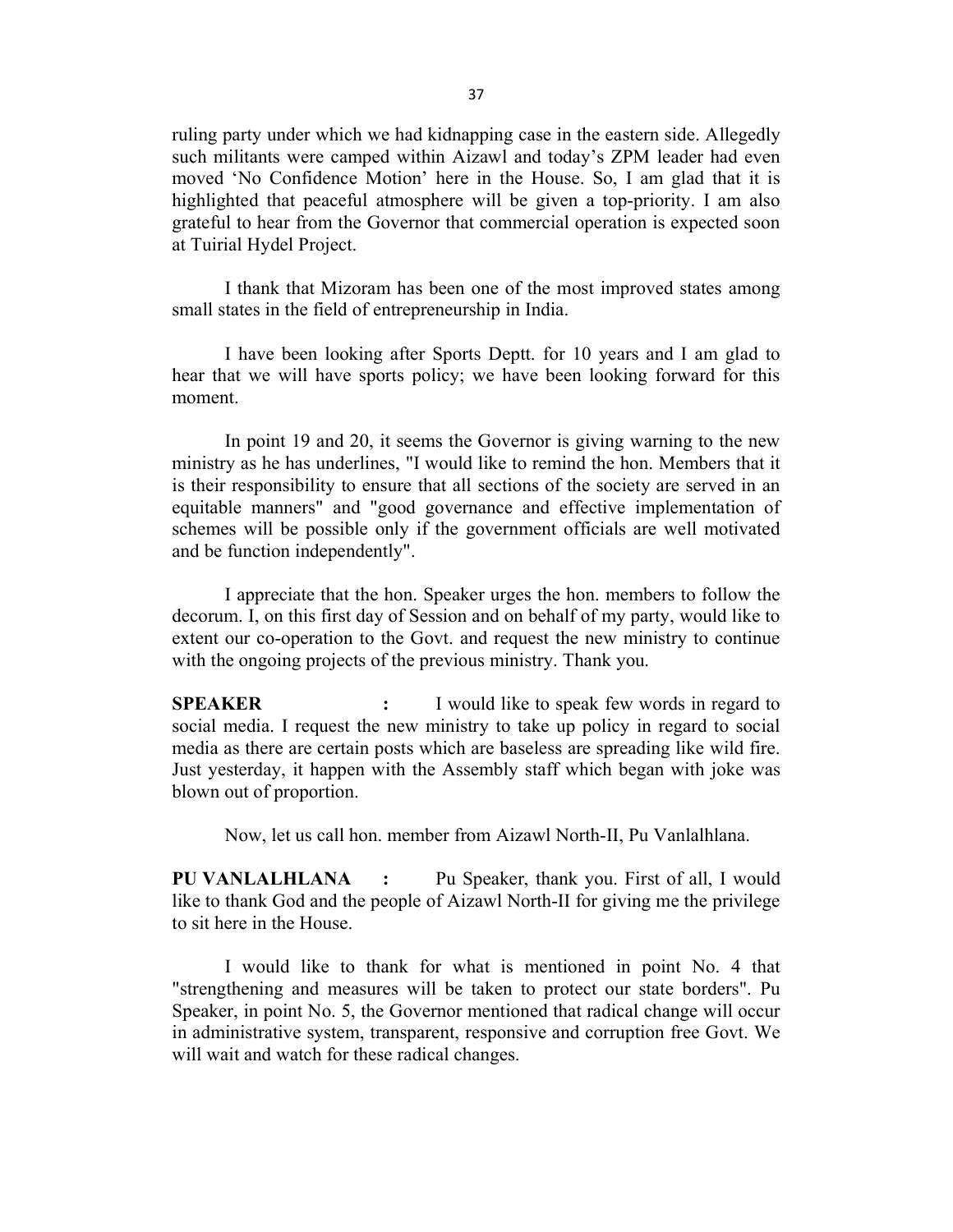The Governor mentioned about the growth in GSDP by 11%. We expect growth in this new ministry with sustenance through this real economic growth.

 Pu Speaker, Kaladan Multi Modal Transit Transport Project will require systematic policy as we will be the gateway for commercial business.

 I am grateful that our state to be the most improved state among small states in the field of entrepreneurship in India. However, there are vast fields like incentive, capacity building and skill developments where priority is still required to race with other states. I thank for sport policy as well.

 Pu Speaker, I would like to thank for environment protection as total area of deforestation decreases at 2.67%. I thank for the steps that will be taken in education, LPG cooking gas and tax system.

 The Governor highlighted the aims and objectives in different fields which truly are appreciative. But what we need is systematic implementation policy. Thank you.

#### SPEAKER : Dr. Thiamsanga.

Dr. ZR. THIAMSANGA : Pu Speaker, thank you. This is my maiden speech in the House and I therefore would like to thank God and the people of Champhai North for giving me this privilege. I wish the people of Mizoram a happy New Year.

 We all have heard the Governor's speech, so, I will not go into details. I am grateful for all the developments. The Governor spoke about Mizoram Health care Scheme which has been benefitted by the people immensely. The Central Govt. has now covered various schemes under Health Care such as ABPMJY which includes 1354 packages from which Mizoram Health care Society requested for 193 additional packages. At present, it is applicable only in Govt. Hospital and thus is required to sign MoU with private hospitals as well since govt. hospital only could not accommodate the state population. Apart from this, Central Health Care Scheme does not provide transportation and the government may so required enhancement for the people.

 Pu Speaker, up-gradation of District hospital is required and especially with emergency and the staff needs to be strengthened as well from top post to IV-Grade. In regard to MIMER, we have only obtained letter of permission for five years and inspection thus will be carried out. Therefore, our Govt. still needs to carry out the details.

 The Governor highlighted communication and I am very grateful and would like to request the Govt. if priority could be given to Hanhlan-Hliappui road.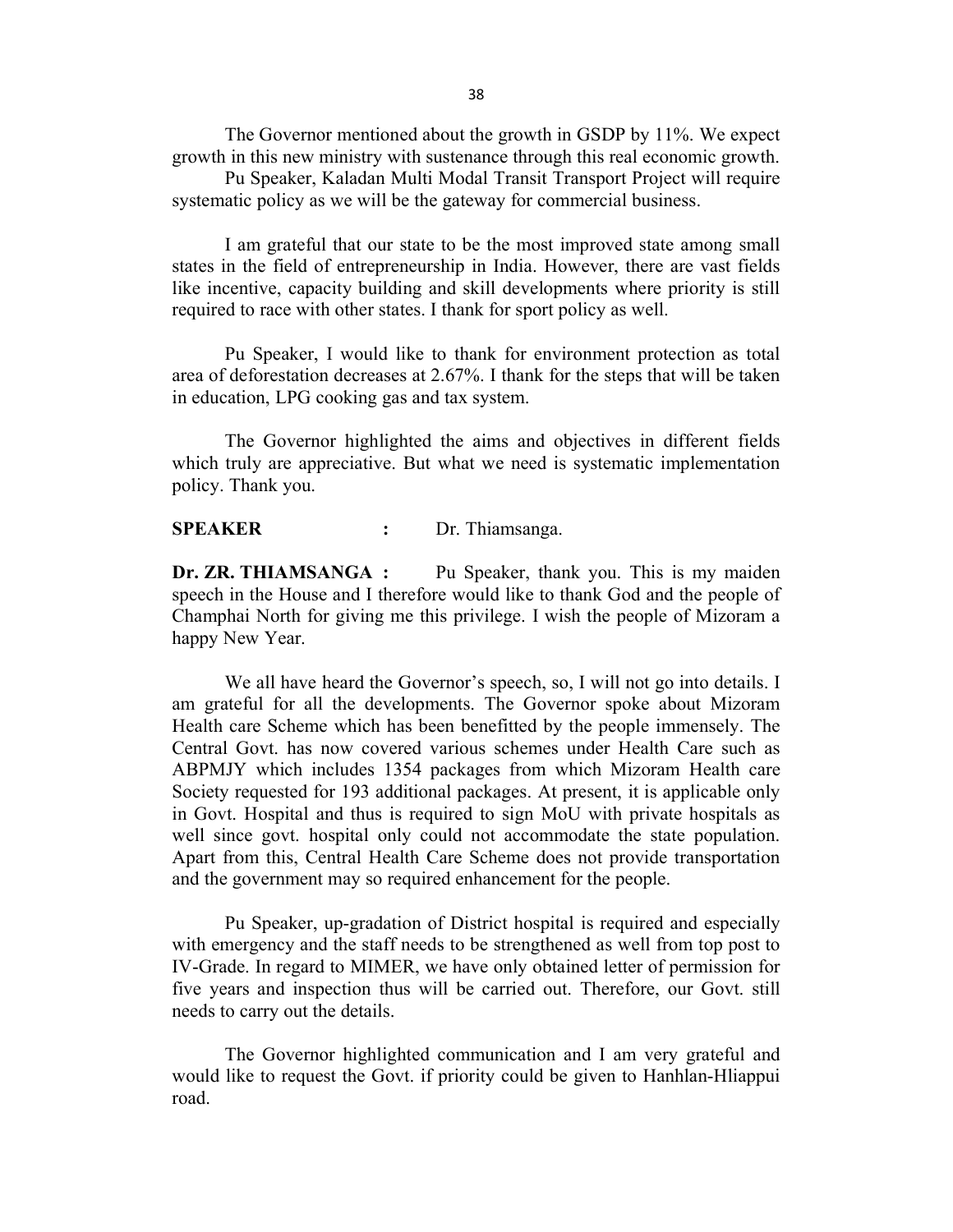I am grateful that Mizoram is successful in its effort to make all districts as open defecation free. Pu Speaker, there are many points to highlight but I will end my speech here due to time constrain. Thank you.

SPEAKER : Pu Lalrindika Ralte.

PU LALRINDIKA RALTE: Pu Speaker, thank you. Since it is my maiden speech, I, first of all I would like to thank God and the people of Hachhek for giving me the privilege to seat here.

 Today, we are discussing Motion of Thanks on the Governors' speech. The first point I would like to highlight is for Hachhek constituency. No. 4 of The Governors' speech is a delight which state about strengthening and measures that will be taken to protect our state borders for we are living in the border area. If I am not mistaken, there is a fund provision of 33 crores for western belt development. I would request if Home Department looks into the matter.

 Construction of road is going through my constituency as well and i request concerned authority to urge the constructor to speed up the work.

 I am grateful that the new ministry is intending to take measure on corruption free.

 Pu Speaker, the Mizos are devoted to sports, but what I would like to request concerned authority to bear in mind the physical conditions of the Mizo people while selecting sports discipline.

 In regard to Education, what I would like to point out is that we may not be able to grow immensely on economic but education improvises human being; it therefore plays a key role. Thus, educational reform should be provided accordingly.

 Pu Speaker, the government has made an arrangement for supply of sugar to the general public on open market at the rate of Rs.18.50/-. However, the government restricts the price at Rs.13.50/-. As such, there will be several losses with this particular product.

 Our hon. Governor has made a speech regarding government servants as he quotes, "Lastly, good governance and effective implementation of schemes and programmes will be possible only if the government officials are well motivated and allowed to function independently". It is our duty as a democratic state to work with government servants for the benefit of the public and this is why we are elected.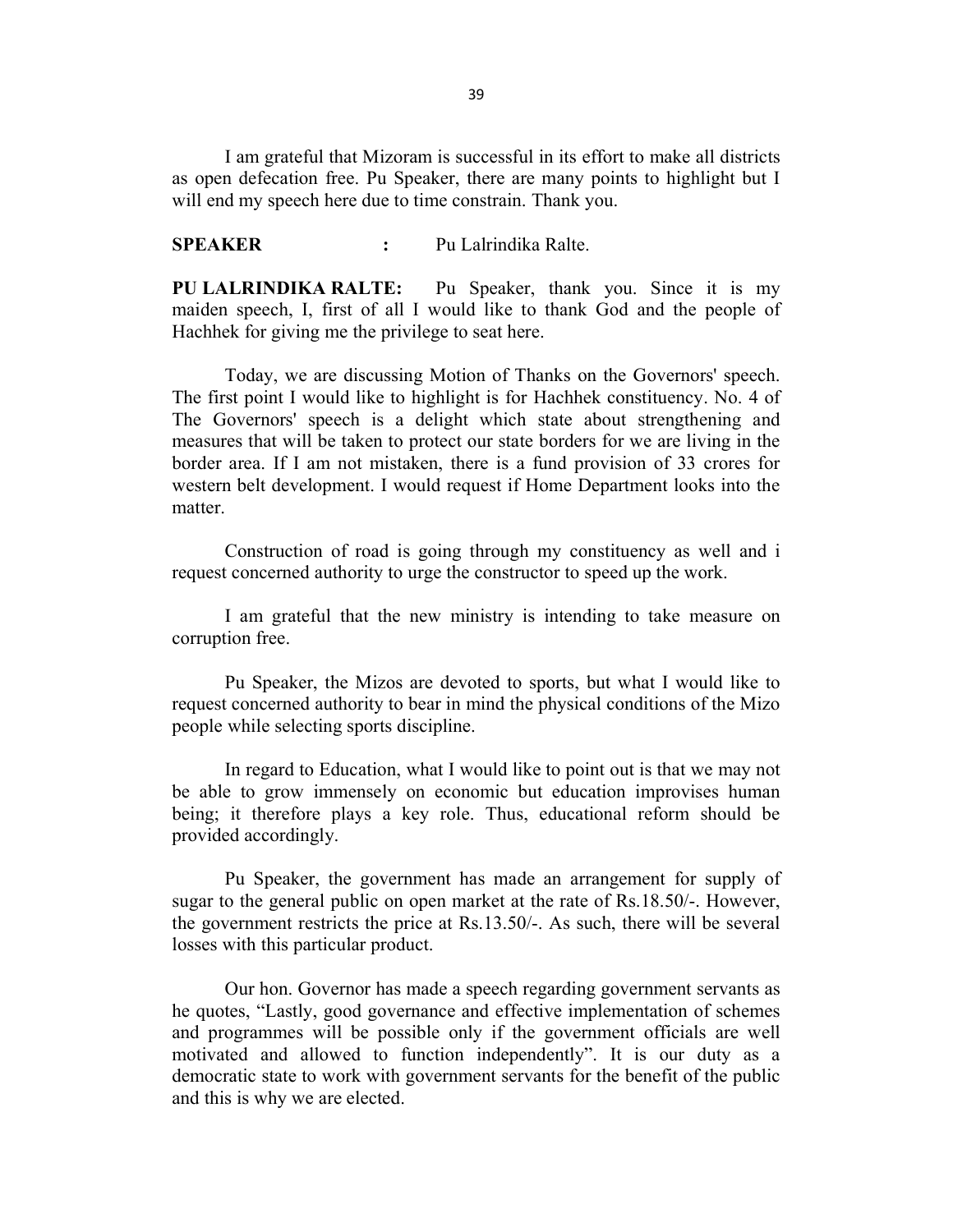Lastly, we all want to have corruption free system and the most effective way to achieve this is to have the courage to withstand any unethical incident we may encounter in the process. Thank you.

SPEAKER : Pu Lalchamliana, hon. Minister.

PU LALCHAMLIANA, MINISTER: Pu Speaker, thank you. I would like to respond to a few points from our honorable governor's speech. I am also thankful to the public, NGO's and our religious leaders for the peaceful election we just had and i would like the public to strive and continue our current status as a peaceful state.

 I am grateful that more efforts will be taken by the government to preserve the identity, tradition and values of the Mizo people.

 I have a personal interest in those who gave their lives for the cause of Mizoram and i cannot express how grateful i am that a special scheme will be introduced for those martyrs. We must also remember that they had sacrificed their prime for the people of Mizoram.

It was mentioned on the  $7<sup>th</sup>$  paragraph that the road conditions of Mizoram will be improved. I would like the government to give priority to Keitum - North Vanlaiphai road as central YMA conference will be held at North Vanlaiphai next October.

 Lastly, I wish all the members and the people of Mizoram to have a peaceful and joyful celebration in this Christmas and the coming New Year. Thank you.

SPEAKER : Let us invite Pu K.T. Rokhaw, our representative from Palak constituency; he will be followed by Pu Chhuanthanga.

PU K.T. ROKHAW : Pu Speaker, i am thankful to be here again after 15 years and i would like to thank God and the people of Palak constituency.

 Pu speaker, i am contented to see the proposals made by our Governor and i hope that these plans are realized.

 We had a peaceful election without any unfortunate incidents and i would like to thank the NGO's, MPF and Churches for their part in the success of this election.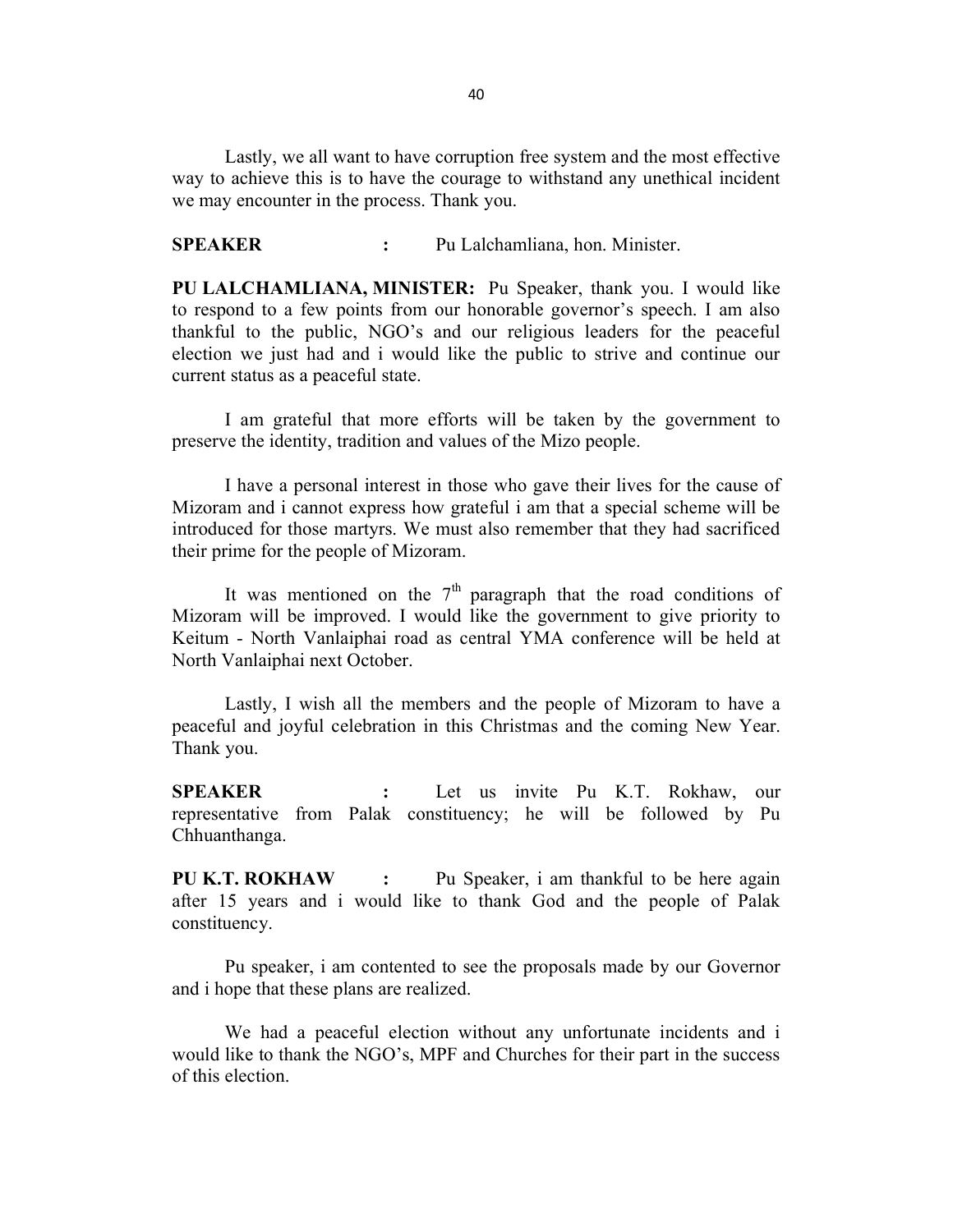As previously mentioned by the members, our border areas are crucial for the security of our land and better management and administration of Border Area Development Fund is a must to achieve that. I would like the government to give priority to border areas as they are lagged behind and in dire need of development; and as such, better utilization of the funds is required.

 I am happy that our new ministry will continue with the works started by the previous ministry as they have performed exceptionally as seen by the GSDP rate of 11% and i applaud them for their achievement.

 Tuirial Hydel Project which is the creation of Congress ministry will soon be functional. I am also grateful that work on Tuivai Hydel Project will be started soon and more efforts and policy will be introduced for sports.

 I am very interested and happy to know that better efforts will be made to improve the quality of education. I would like to urge our education Minister to provide a teacher for Chakhei High School as it has only three teachers currently with one teacher due for pension.

 Lastly, I am surprised that our Governor's speech does not mention the formation of three new districts. Thank you.

SPEAKER : Let us invite a representative from Aizawl South-II, Pu Lalchhuanthanga.

PU LALCHHUANTHANGA: Pu Speaker, thank you. This is my first time standing before this House and i thank God and the people of Aizawl South-II for making this possible.

 We all agree and support our Governor's speech but we should be cautious as well. Regarding No. 17 of PDS, we are grateful for the introduction of ration as we are in a remote place. However, the government has to look into the quality and unit of measurement as majority of these rations are below the stated weight. This goes the same for petrol where their unit of measurement is less in some retail pumps.

 Opening rehabilitation centres for drug addicts, women and underage children is commendable. However, we should keep in mind that the inmates of such centres and jails have access to drugs.

 Pu Speaker, i believe SEDP will be a flagship programme for our new government and i look forward to the implementation of this programme. Thank you.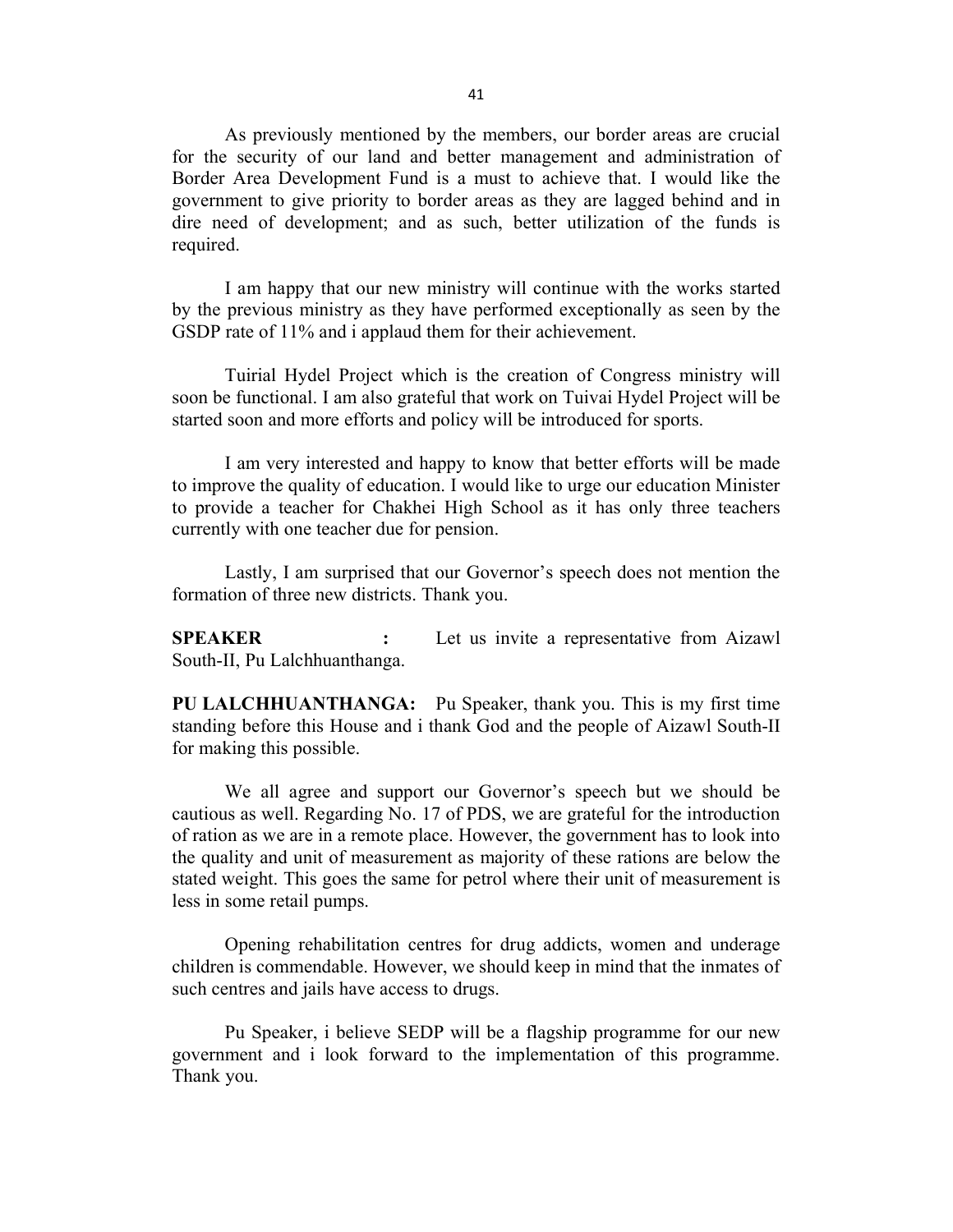**SPEAKER** : Let us invite our representative from East Tuipui constituency, Pu Ramthanmawia.

PU RAMTHANMAWIA : Pu Speaker, thank you. I thank God and East Tuipui constituency for their faith in me and for making it possible to be standing before this House.

 I am grateful that we can expect transparency and corruption free from this government and i believe that this alone will make them a responsible government.

 As mentioned by the members before me, the people of Mizoram have a new accord and this is due to the efforts of MZP and i encourage them in their future endeavors.

 I am also thankful for the plan in giving priority to border areas, special schemes for martyrs, new sports policy, rehabilitation of drug addicts and Health Care Scheme.

SPEAKER : Let us invite Pu C. Ngunlianchunga

PU C. NGUNLIANCHUNGA: Pu Speaker, thank you. First of all, I am thankful to God and Lawngtlai West constituency for giving me the opportunity to stand before this House on its  $8<sup>th</sup>$  Legislative Assembly.

 I would like to mention one point regarding border area security. The security along Kaladan Multi-modal Transit transport road is neglected and i would like to request for increased security as well as better development.

 My constituency Lawngtlai is lagging in health care facilities and i am grateful that the healthcare scheme will be revised.

 We are aware of the condition of roads in Mizoram and i would like to urge the new government to improve the condition of roads for the whole of Mizoram.

 I regret that our new government has released a stay order for most of the contract work and projects from NEDP. I believe that discontinuing these work orders is unfair and should be resumed if the project is favorable. Thank you.

SPEAKER : Pu LawmawmaTochhawng

PU LAWMAWMA TOCHHAWNG: Pu Speaker, thank you. I am thankful to God, the people of Lunglei constituency and our House Leader for this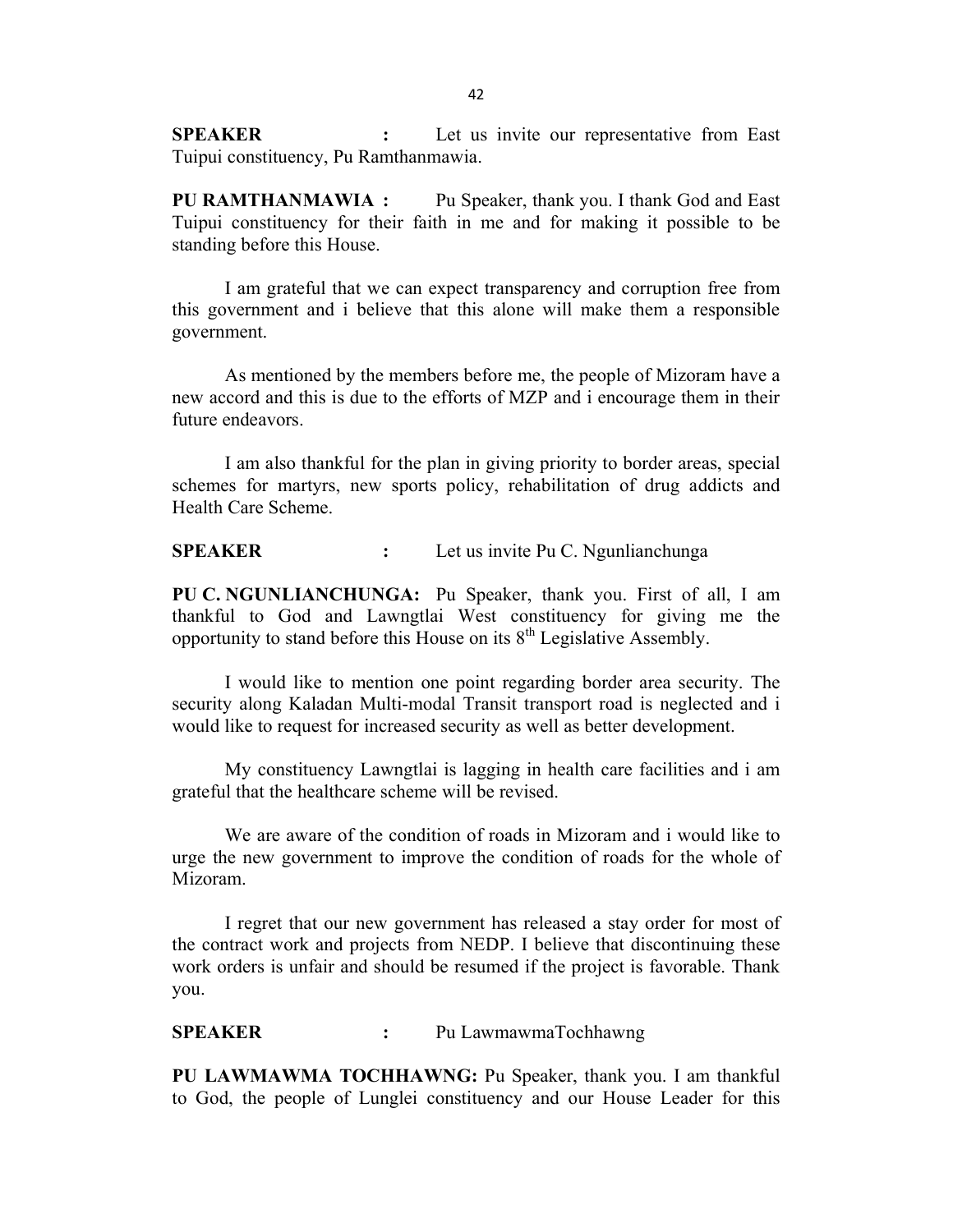opportunity to stand before this House.

 As seen from our Governor's speech, the policy for this new government can be recognized and i believe it will be an inclusive and transparent government.

 We have one of the most peaceful and harmonious elections on record in India and this is due to the efforts of NGO's, government workers and the church.

 I look forward to the policies proposed by the new ministry such as giving priority to border areas, state accord, preservation of border areas, new scheme for martyrs, anti-corruption, quality roads and better connectivity, rehabilitation and development of new airport in the south. (**SPEAKER:**As per the rules, the Session is till 4:00 pm. We still have the opposition group leader and house leader to speak. Shall we continue?)

 Lastly, i wholly support the termination of MLPC Act and i am satisfied with the manifesto of this new government. Thank you.

SPEAKER : Let us now invite the opposition group leader Pu Lalduhoma.

PU LALDUHOMA : Pu Speaker, thank you. The objectives and purpose of a new government is recognized through the Governor's speech which we are discussing. It is certain that significant topics are included in the speech and those topics which are not in the speech is not that significant to them.

 One of the most important topics received a vague mention which is border dispute and it does not specify how this dispute will be resolved. I regret that border dispute, foreigner issue, NRC and ILP are not among the topics that are important to them.

 There is no acknowledgement on topics such as decline in entry to central service, problems regarding traffic jam and schemes for farmers.

 It was mentioned in the speech that Mizoram has reached the top in entrepreneurship in India during the previous ministry and i disagree. We are all aware of the high rate of unemployment among the younger generation and steps have to be taken to address this issue. Special preference should be given to Mizos and companies owned by Mizo people if we want to be successful and se improvement in entrepreneurship.

It was mentioned that our GSDP growth rate is 11% and we are 'Above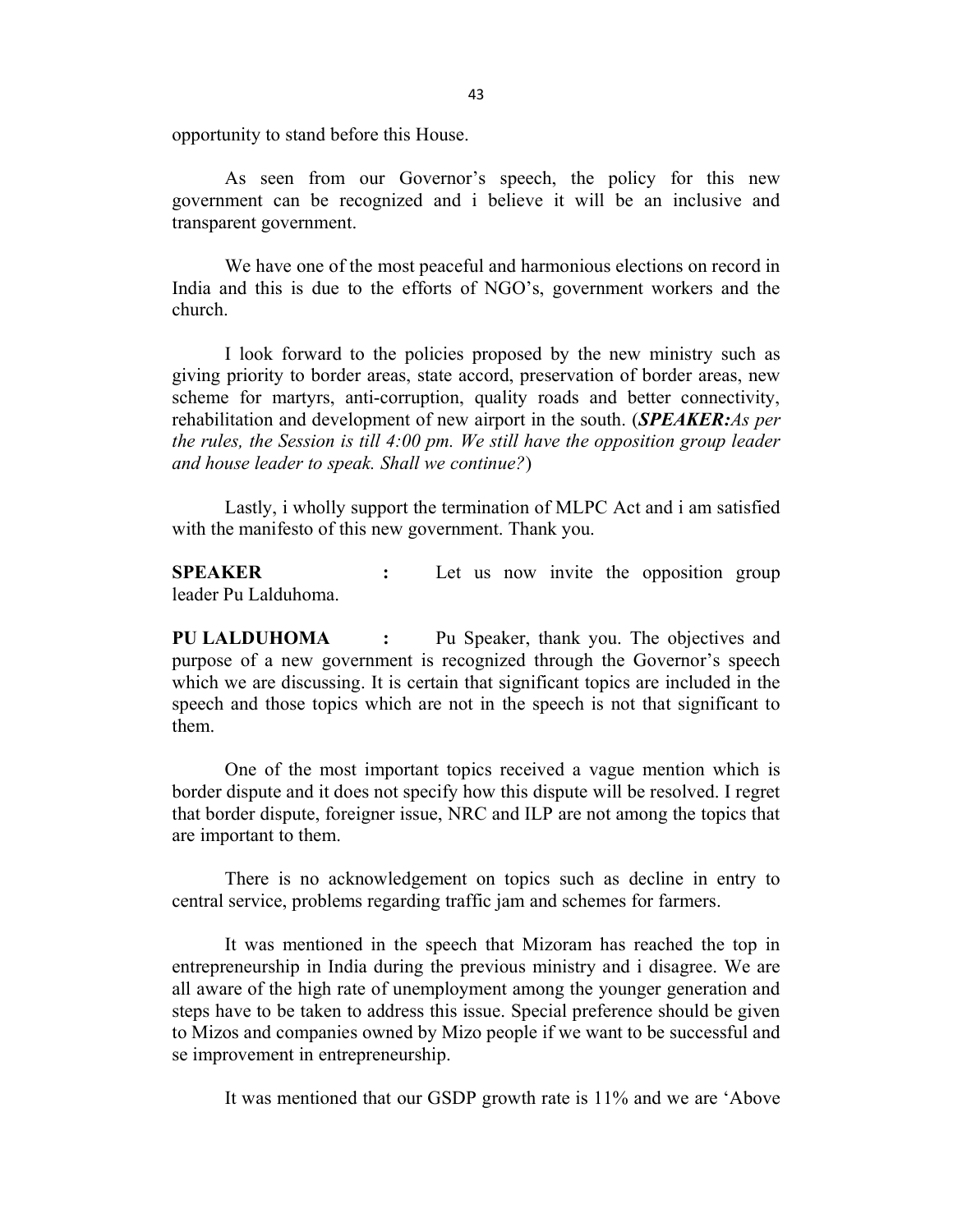National Average' per capita income according to the previous ministry. I disagree with this statistic and it is our duty to provide accurate statistics to the public. This statistics is not possible because Mizoram does not have any production to speak of.

 On the other hand, i do agree with the Governor that the development of the State and the effectiveness of the government depend on the officials. Our government officials cannot perform effectively due to political interference. I would like to inform our officials that in the future, if your performance is hampered by political interference, come to us.

 I understand that our government have 9 MOU's which are already signed under Power department and some of them are signed years ago. I would like to urge the government to cancel all these MOU's and start from scratch so that they can produce results.

 I have high expectations for LokAyukta and Vigilance Committee and trust that they will perform to create a corruption free government and be brave enough to call out those who are in the wrong irrespective of their status and political affiliation.

 Lastly, i would like to mention that i am willing to work with our new government if it is for the betterment of Mizoram. Thank you.

SPEAKER : There are a few of our Ministers who could not be here including our Opposition Group leader, Pu Zodintluanga. Let us now invite our House Leader to conclude our discussion and there will be no time limit as per the rules.

PU ZORAMTHANGA, CHIEF MINISTER: Pu Speaker, thank you. As we all know, the preparation time for our Governor's speech is short and as such it is not sublime. Also, there are several important topics which are left out due to time constraint and i ask for your understanding. We will try our best to serve the public with the cooperation and help from other members.

 We are now in a transition period and there are several projects from the previous ministry which were given a stay order. This is due to the presence of uneven distribution of works and unethical practices. They are given a stay order while they are revised.

 We are fortunate to have a peaceful election and i thank the people of Mizoram for their part in making this a record breaking election.

 Tuirial Hydel project was given a green signal from the central government but was unable to be realized due to political pressure.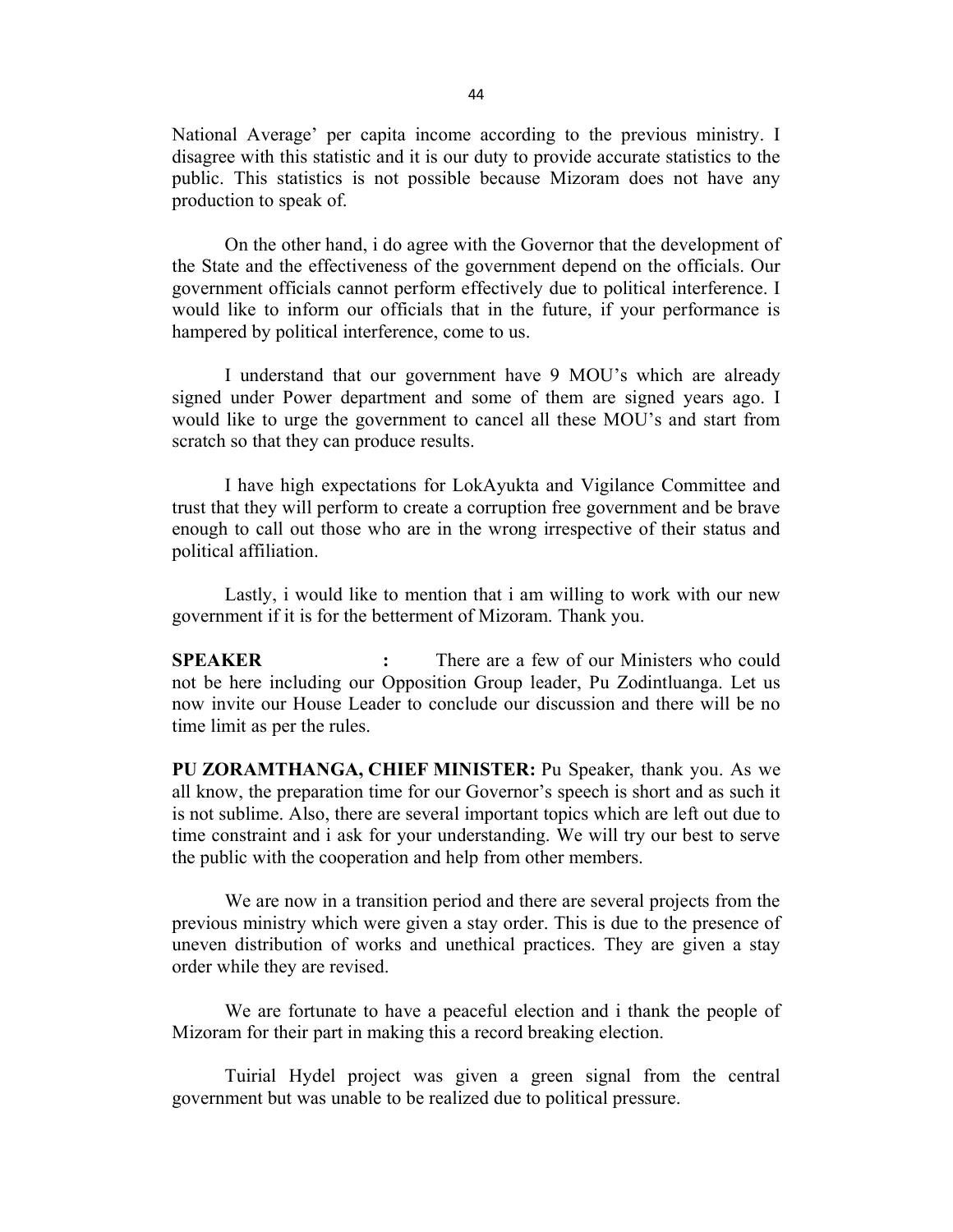It was mentioned that SEDP is important only to the new ministry and it is not relevant to the other members. SEDP is important to our ministry and we plan to initiate this project. However, we will not simply distribute cash to the public; rather it will be project base and will be distributed in accordance to the work involved.

 Even though, statement regarding the three new districts was not included in the Governor's speech, i would like to mention that it will be implemented.

 During our previous term, we formed an agreement with the central government to transfer maintenance of our roads to National Highway maintenance ministry and PWD. Unfortunately this cannot be accomplished as we lost the next election.

 The condition of our roads is constantly at the forefront of every election. We are planning to repair our roads using concrete instead of tar for longevity. It will be much more expensive but will require little or no maintenance and will last longer.

 Lastly, i would like to mention that this new ministry has a number of plans and projects which could not be mentioned in the speech due time constraint and this does not mean that they are not important. Thank you.

SPEAKER : Let us now invite mover of this Motion, Pu Vanlaltanpuia to wind up the discussion.

Dr. VANLALTANPUIA : Pu Speaker, thank you. I am thankful that my motion was appreciated and several members have participated in the discussion.

 Our Governor's speech only mentioned the concept and structure of our new ministry and does not go into detail the full description of the programme. There are several other projects that are significant.

 The government displayed their dedication to some of these programmes by following it up with their action such as the release of funds for teacher's salary, reinstating MLTP Act, poverty alleviation and several other programme. This new ministry aims to tackle the issues faced by Mizoram at the root so that we can have a transparent and corruption free government.

 Lastly, i would like to ask this House to pass the motion that i have submitted. Thank you.